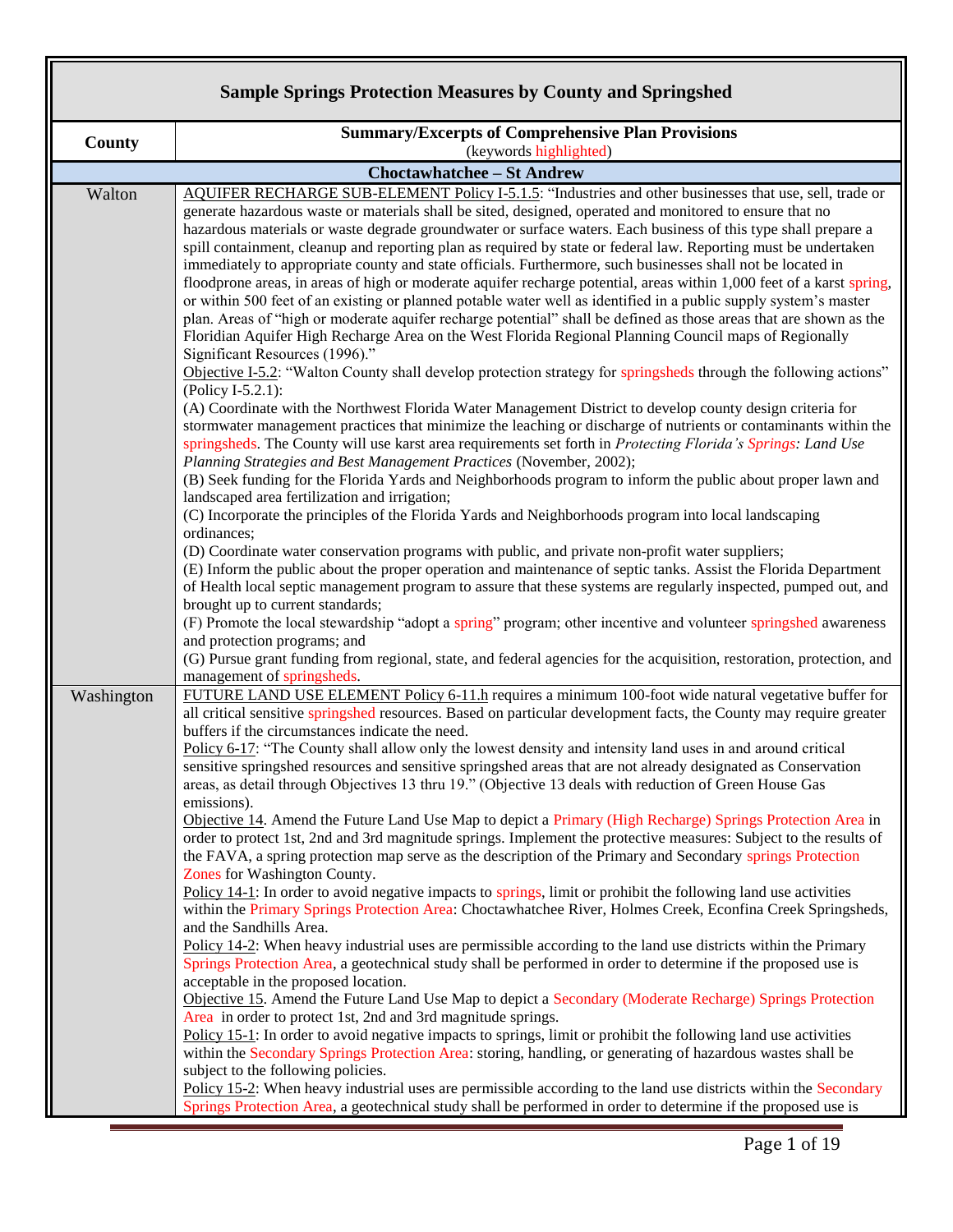acceptable in the proposed location.

|          | acceptable in the proposed location.                                                                                 |
|----------|----------------------------------------------------------------------------------------------------------------------|
|          | Policy 15-3: Where it is not possible to fully avoid negative impacts through limiting or prohibiting land use       |
|          | activities, the impact of use and development within the Secondary Springs Protection Area shall be minimized        |
|          | and mitigated to the maximum feasible extent.                                                                        |
|          | Objective 16. Development Design Standards - Development within the [Primary/Secondary] Springs Protection           |
|          | Area shall comply with the design standards set forth in the following policies:                                     |
|          | Policy 16-1: The Citizens Water Advisory Board shall consider and present amendments to the Land                     |
|          | Development Code to allow residential development within the [Primary/Secondary] Springs Protection Area             |
|          |                                                                                                                      |
|          | under conservation subdivision design standards.                                                                     |
|          | Policy 17-1: In order to evaluate the vulnerability of proposed development sites to the leaching of nitrates into   |
|          | groundwater, an application for development approval shall be accompanied by an analysis of the site to              |
|          | determine the location and nature of sinkholes and other karst features of the property, such as stream-to-sink and  |
|          | other direct connections to the aquifer.                                                                             |
|          | Policy 17-2: An application for development approval shall be accompanied by a geophysical analysis to               |
|          | determine the depth of the water table, location of the Floridan Aquifer relative to ground surface and thickness    |
|          | and extent of the bedrock or other confining layers over the aquifer.                                                |
|          | Policy 17-3: An application for development approval shall include documentation to demonstrate that the             |
|          | proposed construction methods are suitable for the underlying geology of the site.                                   |
|          | Objective 18. Plan Amendments within the [Primary/Secondary] Springs Protection Overlay Zone including;              |
|          | proposed amendments to the comprehensive plan, including amendments to the Future Land Use Map and                   |
|          | amendments to the [Primary/Secondary] Springs Protection Element, shall meet the criteria in the following           |
|          |                                                                                                                      |
|          | policies.                                                                                                            |
|          | Policy 18-1: Demonstrate that the proposed uses are appropriate, considering the environmentally sensitive nature    |
|          | of the site.                                                                                                         |
|          | Policy 18-2: Demonstrate that the uses permissible in the proposed land use category are able to be developed        |
|          | consistent with Best Management Practices and the specific requirements set forth for the Springs Protection         |
|          | Area.                                                                                                                |
|          | Policy 18-3: Document that the uses permissible in the proposed land use category will not include a                 |
|          | concentration or storage of hazardous materials without adequate secondary containment.                              |
|          | Policy 18-5: Provide a geophysical analysis with at least the following information: the characteristics of on-site  |
|          | soils; locations of geologic features including sinkholes, depressions, and swallets; depth of the water table;      |
|          | location of the Floridan Aquifer relative to ground surface and thickness and extent of the bedrock or other         |
|          | confining layers over the aquifer.                                                                                   |
|          | Policy 18-6: If the geophysical analysis confirms a direct connection to the aquifer, a comparative nitrate loading  |
|          | analysis shall be prepared by a licensed professional geologist using professionally acceptable methodology based    |
|          | on the designation on the Future Land Use Map at the time of the proposed amendment versus the proposed land         |
|          |                                                                                                                      |
|          | use designation, considering the maximum intensity possible under the proposed land use designation. The             |
|          | analysis must demonstrate that there is no significant and measurable net increase in nitrate loading to             |
|          | groundwater.                                                                                                         |
|          | Objective 19. Transfer of Development Rights - In order to protect areas within the [Primary/Secondary] Springs      |
|          | Protection Overlay Zone, the creation of a Transfer of Development Rights program shall be consider in the Land      |
|          | Development Code. Development rights, as determined by the land use category on the Future Land Use Map,             |
|          | may be transferred as described by the following policies. Natural Groundwater Aquifer Recharge Subelement           |
|          | [see plan]                                                                                                           |
|          | Apalachicola - Chipola                                                                                               |
| Jackson* | Jackson County's CONSERVATION ELEMENT includes a SPRINGS AND GROUNDWATER PROTECTION                                  |
|          | SUB-ELEMENT that includes Objectives 10 through 18 and 28 corresponding policies. For example, new                   |
|          | objectives and policies require coordination with Florida Geologic Survey, Northwest Florida Water                   |
|          |                                                                                                                      |
|          | Management District and the Florida Department of Environmental Protection in delineating the County's first         |
|          | magnitude springs basins and establishing buffer areas around major springs and sinkholes and swallets with          |
|          | direct connection to the aquifer, prohibiting specific uses such as landfills, mining and heavy industry and         |
|          | limiting the maximum density of any development within 1/4 mile of all first magnitude springs to 1DU/acre.          |
|          | Among the several other measures set forth, the sub-element requires minimum setbacks of between 100 and 300         |
|          | feet based on the magnitude of spring and the characteristics of sinkhole, cave and karst features (see Table 4.1 in |
|          | the County's SPRINGS AND GROUNDWATER PROTECTION SUB-ELEMENT):                                                        |
|          | The SUB-ELEMENT also sets forth several minimum site design standards based on the Protecting Florida's              |
|          | Springs - Land Use Strategies and Best Management Practices manual and other resources and requirements for          |
|          | avoiding the negative impacts of stormwater runoff, managing the amount of fertilizer and water used within          |
|          |                                                                                                                      |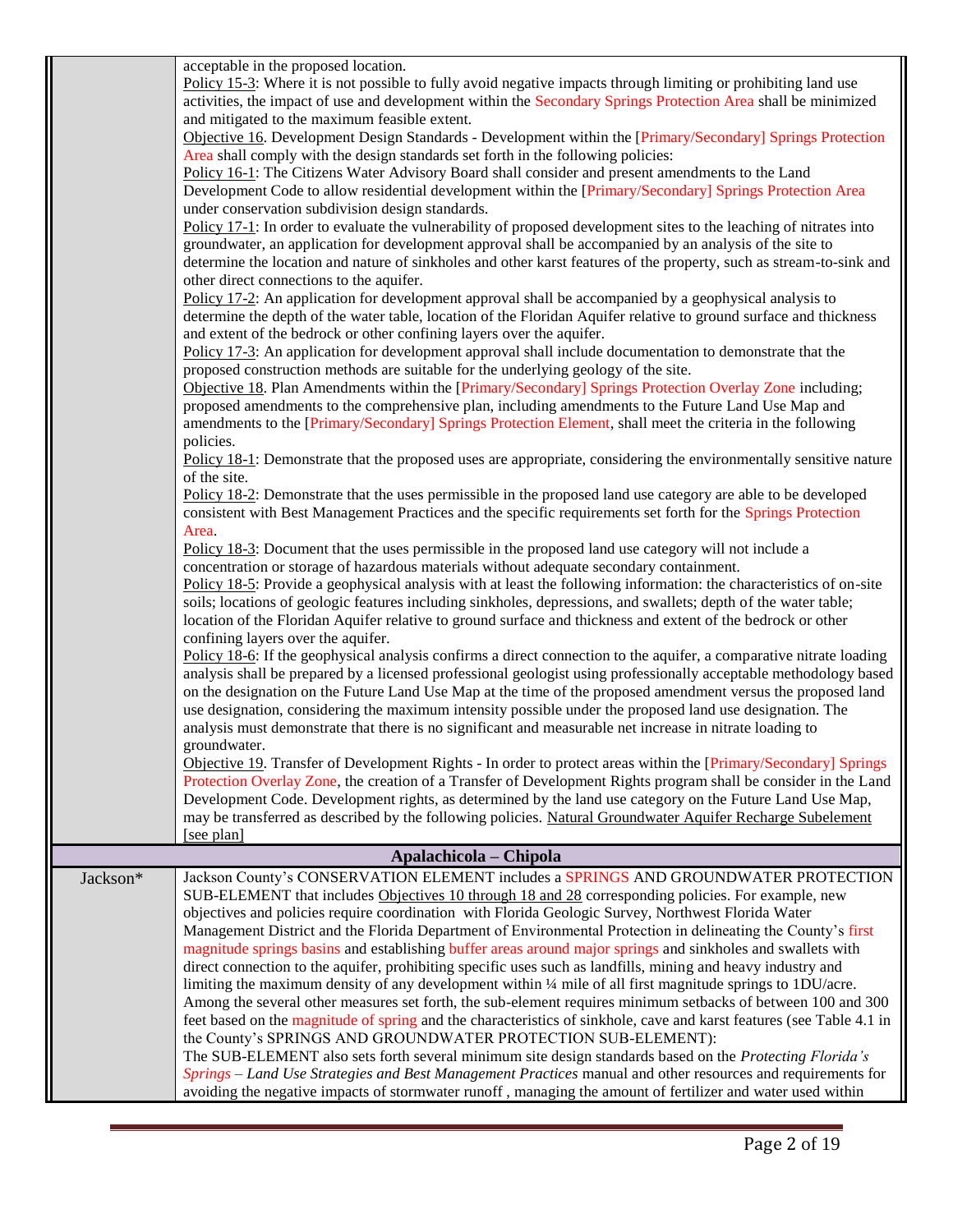|                                | springsheds and reviewing proposals for any development within 1/4 mile of a first magnitude spring based on the                                                                                                                  |  |
|--------------------------------|-----------------------------------------------------------------------------------------------------------------------------------------------------------------------------------------------------------------------------------|--|
|                                | vulnerability of resources.                                                                                                                                                                                                       |  |
|                                | FUTURE LAND USE ELEMENT also includes Objective 8 and corresponding Policy 8.1, which require inter-                                                                                                                              |  |
|                                | element coordination for the protection and springs and groundwater resources and that all development comply                                                                                                                     |  |
|                                | with Objectives 10 through 18 of the Springs and Groundwater Protection sub-element of the Conservation                                                                                                                           |  |
|                                | Element. These requirements are also set forth in new Objective 1.7 and Policy 1.7.1 of the Infrastructure<br>Element.                                                                                                            |  |
| <b>Ochlockonee - St. Marks</b> |                                                                                                                                                                                                                                   |  |
| Leon*                          | City of Tallahassee and County CONSERVATION ELEMENT Policies 1.3.1 both identify "areas exhibiting                                                                                                                                |  |
|                                | active karst features" as natural features to be identified and mapped prior to rezoning or development and                                                                                                                       |  |
|                                | regulated as conservation areas. Stormwater discharged to active karst features must meet specific criteria for                                                                                                                   |  |
|                                | treatment.                                                                                                                                                                                                                        |  |
|                                | City Objective 4.2 requires protection of "aquifer recharge areas from contamination by restricting land uses with                                                                                                                |  |
|                                | the potential to contaminate groundwater through site location review and strict monitoring requirements and by                                                                                                                   |  |
|                                | establishing a Primary Springs Protection Zone for Wakulla Springs."                                                                                                                                                              |  |
|                                | City Policy 4.2.5 requires adoption in the Land Development Regulations a mapped Primary Spring Protection                                                                                                                        |  |
|                                | Zone for Wakulla Springs based on the Leon County Aquifer Vulnerability Assessment. Land development                                                                                                                              |  |
|                                | regulations shall be adopted to establish additional requirements and regulations within the Primary Springs                                                                                                                      |  |
| Jefferson*                     | Protection Zone to minimize the adverse impacts of development on groundwater recharge quality and quantity.<br>FUTURE LAND USE ELEMENT Policy FLU-3-5 requires the County to "work with the Department of                        |  |
|                                | Environmental Protection, the Northwest Florida Water Management District, the Suwannee River Water                                                                                                                               |  |
|                                | Management District, and other groups to improve and enhance the County's stormwater management system.                                                                                                                           |  |
|                                | Particular emphasis will be placed on the "Saint Marks Watershed" areas that are stream to sink watersheds."                                                                                                                      |  |
|                                | UTILITIES ELEMENT Goal U-4 requires the County to "continue to conserve and preserve the values and                                                                                                                               |  |
|                                | functions of the County's natural groundwater aquifer recharge areas."                                                                                                                                                            |  |
|                                | <b>OBJECTIVE U-4.1</b> : The County shall conserve and protect the values and functions of natural groundwater                                                                                                                    |  |
|                                | aquifer recharge areas from adverse impacts through adoption of land development regulations by the statutory                                                                                                                     |  |
|                                | deadline and coordination with federal, state and local agencies throughout the planning period.                                                                                                                                  |  |
|                                | Policy U-4.1-1: The County shall seek assistance from the Northwest Florida and Suwannee River Water                                                                                                                              |  |
|                                | Management Districts in the management of prime aquifer recharge areas, once such information is made                                                                                                                             |  |
|                                | available. The comprehensive plan shall be amended at that time as necessary to protect prime aquifer recharge<br>areas.                                                                                                          |  |
|                                | <b>CONSERVATION ELEMENT Policy C-1.2.1</b> requires protection of natural groundwater recharge areas.                                                                                                                             |  |
|                                | Policy C-1.5.4: Wetlands, water bodies, springs, sinkholes, caves and habitat of endangered, threatened and                                                                                                                       |  |
|                                | species of special concern are designated as environmentally sensitive lands. These lands, when threatened by                                                                                                                     |  |
|                                | urban development, shall be protected by land development regulations. The regulations shall establish                                                                                                                            |  |
|                                | performance standards for development in such environmentally sensitive areas.                                                                                                                                                    |  |
|                                | Policy C-1.6.2: The floodplain ordinance shall protect the water quality, the wildlife habitat, the shorelines, and                                                                                                               |  |
|                                | the riparian areas of rivers with the establishment of a contiguous vegetative buffer along the Wacissa and Aucilla                                                                                                               |  |
|                                | Rivers. The minimum width shall be twenty five (25) feet as measured from the wetlands jurisdictional line. In                                                                                                                    |  |
|                                | these areas, permanent structures shall be prohibited and clearing of native vegetation other than that required for                                                                                                              |  |
|                                | silviculture operations will be limited to reasonable access to shorelines based upon an ecosystem analysis. This                                                                                                                 |  |
| Wakulla*                       | shoreline buffer will also apply to Lake Miccosukee.<br><b>CONSERVATION ELEMENT Objective 2.0:</b> Protect surface water quality to ensure that water quality is not                                                              |  |
|                                | allowed to degrade below present conditions, including that of Wakulla Springs, St. Marks Springs, Spring Creek                                                                                                                   |  |
|                                | Springs, and the sections of the St. Marks, Wakulla, Sopchoppy and Ochlockonee Rivers and Apalachee Bay that                                                                                                                      |  |
|                                | have been declared by Department of Environmental Protection as Outstanding Florida Waters.                                                                                                                                       |  |
|                                | Policy 2.3: The County shall not allow any stormwater discharge to flow into a wetland, river, spring, spring run,                                                                                                                |  |
|                                | or other body of water, or into a freshwater fishery, bay, lake or other marine habitat or sinkhole or other karst                                                                                                                |  |
|                                | feature connected to the aquifer without sufficient prior treatment to protect the receiving waters from                                                                                                                          |  |
|                                | degradation consistent with the below applicable State water quality standards including State anti-degradation                                                                                                                   |  |
|                                | standards.                                                                                                                                                                                                                        |  |
|                                | Policy 2.6: The County shall require review of proposed site plans and planned unit developments and the                                                                                                                          |  |
|                                | evaluation of the effects of land development activities on the natural functions of fresh water fisheries, bays,                                                                                                                 |  |
|                                | lakes, springs, spring runs, karst features connected to the aquifer, beaches, shores and marine habitats, floodways                                                                                                              |  |
|                                | and wetlands. Where adverse impacts are noted, uses and disturbed areas on the site shall be arranged so as to<br>minimize impact on such areas. Site plan review shall be required for any development directly contiguous to or |  |
|                                | involving disturbance of floodways, wetlands, a freshwater or saltwater body, beach, dune, springs, spring runs or                                                                                                                |  |
|                                |                                                                                                                                                                                                                                   |  |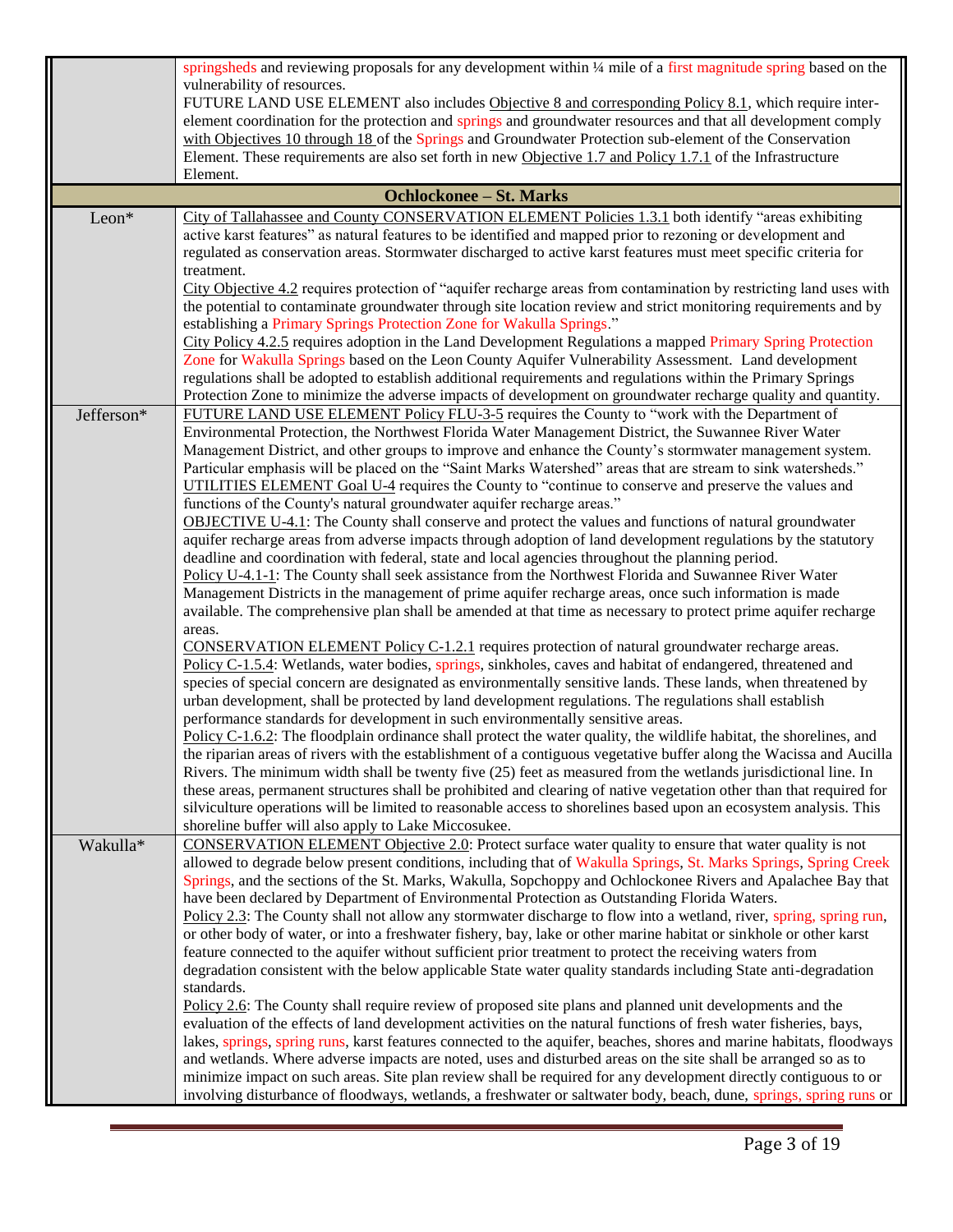|         | karst features connected to the aquifer.<br>Wakulla Springs Special Planning Area - CONSERVATION ELEMENT Objective 12.0: To develop solutions to<br>restore the health of Wakulla Springs by reducing pollutants in the groundwater.<br>Policy 12.1: The County shall adopt in the Land Development Regulations a mapped Primary Spring Protection<br>Zone for Wakulla Springs based on the Florida Aquifer Vulnerability Assessment and in consideration of the<br>Wakulla Aquifer Vulnerability Assessment and the Leon County Aquifer Vulnerability Assessment. Land<br>development regulations shall be adopted to establish additional requirements and regulations within the Primary<br>Springs Protection Zone to minimize the adverse impacts of development on groundwater recharge quality and<br>quantity (and address several items including On-Site Treatment Disposal Systems).<br>Policy 12.2: "By 2012, the County shall consider additional springshed protection efforts such as expanding the<br>Wakulla Springs Special Planning Area or creating a Spring Creek Special Planning Area. Policy 13.1 requires<br>protection of karst features through the use of design standards and buffers." These buffers range from a<br>minimum of 300 feet for first and second magnitude springs to 100 feet for other karst features with a direct<br>connection to the aquifer (swallet or stream to sink).                                                                                                                                                                                                                                                                                                                                                                                                                                                                                                                                                                                                                                                                                                                                                                                                                                                                                                                                                                                                                                                                                                                                                                                                                                                                                                                                                                                                                                                                                                                                                                                                                                                                                                                                                                                                                                                                                                                                                                                                                                                                                                                                                                                                                                                                                                                                                                                                                                                                                                                                                                                                                                                                                                                                                                                                                                                                                                                                                                                                                                                                                                                                                                                                                                                                                                                                                                                                               |
|---------|------------------------------------------------------------------------------------------------------------------------------------------------------------------------------------------------------------------------------------------------------------------------------------------------------------------------------------------------------------------------------------------------------------------------------------------------------------------------------------------------------------------------------------------------------------------------------------------------------------------------------------------------------------------------------------------------------------------------------------------------------------------------------------------------------------------------------------------------------------------------------------------------------------------------------------------------------------------------------------------------------------------------------------------------------------------------------------------------------------------------------------------------------------------------------------------------------------------------------------------------------------------------------------------------------------------------------------------------------------------------------------------------------------------------------------------------------------------------------------------------------------------------------------------------------------------------------------------------------------------------------------------------------------------------------------------------------------------------------------------------------------------------------------------------------------------------------------------------------------------------------------------------------------------------------------------------------------------------------------------------------------------------------------------------------------------------------------------------------------------------------------------------------------------------------------------------------------------------------------------------------------------------------------------------------------------------------------------------------------------------------------------------------------------------------------------------------------------------------------------------------------------------------------------------------------------------------------------------------------------------------------------------------------------------------------------------------------------------------------------------------------------------------------------------------------------------------------------------------------------------------------------------------------------------------------------------------------------------------------------------------------------------------------------------------------------------------------------------------------------------------------------------------------------------------------------------------------------------------------------------------------------------------------------------------------------------------------------------------------------------------------------------------------------------------------------------------------------------------------------------------------------------------------------------------------------------------------------------------------------------------------------------------------------------------------------------------------------------------------------------------------------------------------------------------------------------------------------------------------------------------------------------------------------------------------------------------------------------------------------------------------------------------------------------------------------------------------------------------------------------------------------------------------------------------------------------------------------------------------------------------------------------------------------------------------------------------------------------------------------------------------------------------------------------------------------------------------------------------------------------------------------------------------------------------------------------------------------------------------------------------------------------------------------------------------------------------------------------------------------------------------------------------------------------------------------------------------------|
|         | <b>Suwannee</b>                                                                                                                                                                                                                                                                                                                                                                                                                                                                                                                                                                                                                                                                                                                                                                                                                                                                                                                                                                                                                                                                                                                                                                                                                                                                                                                                                                                                                                                                                                                                                                                                                                                                                                                                                                                                                                                                                                                                                                                                                                                                                                                                                                                                                                                                                                                                                                                                                                                                                                                                                                                                                                                                                                                                                                                                                                                                                                                                                                                                                                                                                                                                                                                                                                                                                                                                                                                                                                                                                                                                                                                                                                                                                                                                                                                                                                                                                                                                                                                                                                                                                                                                                                                                                                                                                                                                                                                                                                                                                                                                                                                                                                                                                                                                                                                                                          |
| Taylor* | FUTURE LAND USE ELEMENT Policy I.3.1 requires the Land Development Regulations to include provisions<br>to "protect environmentally sensitive lands identified within the Conservation Element" and "protect potable<br>water wellfields and aquifer recharge areas." Provisions are in place requiring connection to a central wastewater<br>treatment system when available. For example, in setting forth the Mixed Use: Urban Development future land<br>use category, Policy I.3.2(e) requires "If, within the designated mixed use urban development area of the coastal<br>high hazard area central sewer is not available conventional septic tank systems shall not be permitted and only<br>performance based septic systems that can produce a treatment standard of 10 milligrams per liter of nitrogen or<br>less shall be installed. This shall be limited to new construction or replacement of a failed septic tank system.<br>Objective I.10 and corresponding policies require protection of wetlands and "environmentally sensitive lands,<br>which are listed and not limited to: wetlands, floodprone areas, areas designated as high groundwater aquifer<br>recharge areas. Objective I.18 and corresponding policies provide for "Agriculture-Transfer sending areas to<br>Urban and Rural Planning Areas, giving priority to, if not contiguous, "lands that provide wildlife habitat; buffer<br>wetlands, rivers, and surface water; or contain a mixture of uplands and wetlands" Policy I.19.6 defines<br>wetlands (within 19 Planning Areas) as either low or high quality.<br>CONSERVATION ELEMENT Policy V.2.4 requires a 35-ft natural wetlands buffer (unless impacts are<br>mitigated) and Policy V.2.14 requires a 75-ft "regulated natural buffer to all perennial rivers, streams and creeks<br>and their estuaries located within the significant natural areas identified in the Conservation element of this<br>Comprehensive Plan, and prohibit the location of residential, commercial and industrial (including mining) land<br>uses within the buffer areas." Policy V.2.15 requires a 35-foot regulated natural buffer adjacent to all perennial<br>rivers, streams and creeks and their estuaries, or those which are intermittent in nature and their estuaries, but<br>which have a distinct, identifiable stream bed or creek run, and prohibit the location of residential, commercial<br>and industrial land uses within the buffer areas.<br>Policy V.2.11: "The County shall, as part of the developmental review process, limit development to low density<br>and non-intensive uses in high groundwater aquifer recharge areas designated by the Water Management District<br>within the scope of their delegated authority."<br>Policy V.4.8: "Through intergovernmental coordination with federal personnel at the St. Mark's Refuge, the<br>County shall cooperate to ensure fisheries and marine habitat are protected. Further, the County shall regulate<br>development within the 150' corridor of Spring Warrior Creek, the Econfina, Steinhatchee and Aucilla Rivers to<br>ensure there will be no negative impacts to fisheries and marine habitat downstream to the gulf."<br>Policy V.4.11 The County shall, during any development review process involving significant natural areas and<br>their estuaries, address mitigation of development activities to ensure that the possible adverse impacts of the<br>proposed development activity on the natural functions of these significant natural areas will be minimized, and<br>that the natural functions will not be significantly altered. Mitigation measures must be acceptable to the<br>Department of Environmental Protection or other governmental agency having mitigation permit jurisdiction. The<br>significant natural areas and their estuaries to which this policy applies are: Aucilla River Corridor (includes<br>Aucilla Sinks), Econfina River Corridor, Spring Warrior Creek Corridor, Steinhatchee River Corridor, St. Marks<br>National Wildlife Refuge, Coastal Marsh and Tidal Swamp Conservation Areas, and Aucilla Suwannee River<br>Water Management District Conservation Area. The generalized location of these significant natural areas is as<br>shown on the Future Land Use Map series. A separate map identifying the corridors of these significant natural<br>areas shall be provided." Max densities and setbacks for these areas are also set forth under this policy.<br><b>OBJECTIVE V.6</b> The County shall protect the most sensitive resources within springsheds, including the<br>principal areas of ground water contribution and recharge, sinkholes, depressions and stream to sink features, the<br>area immediately adjacent to the spring and spring run. |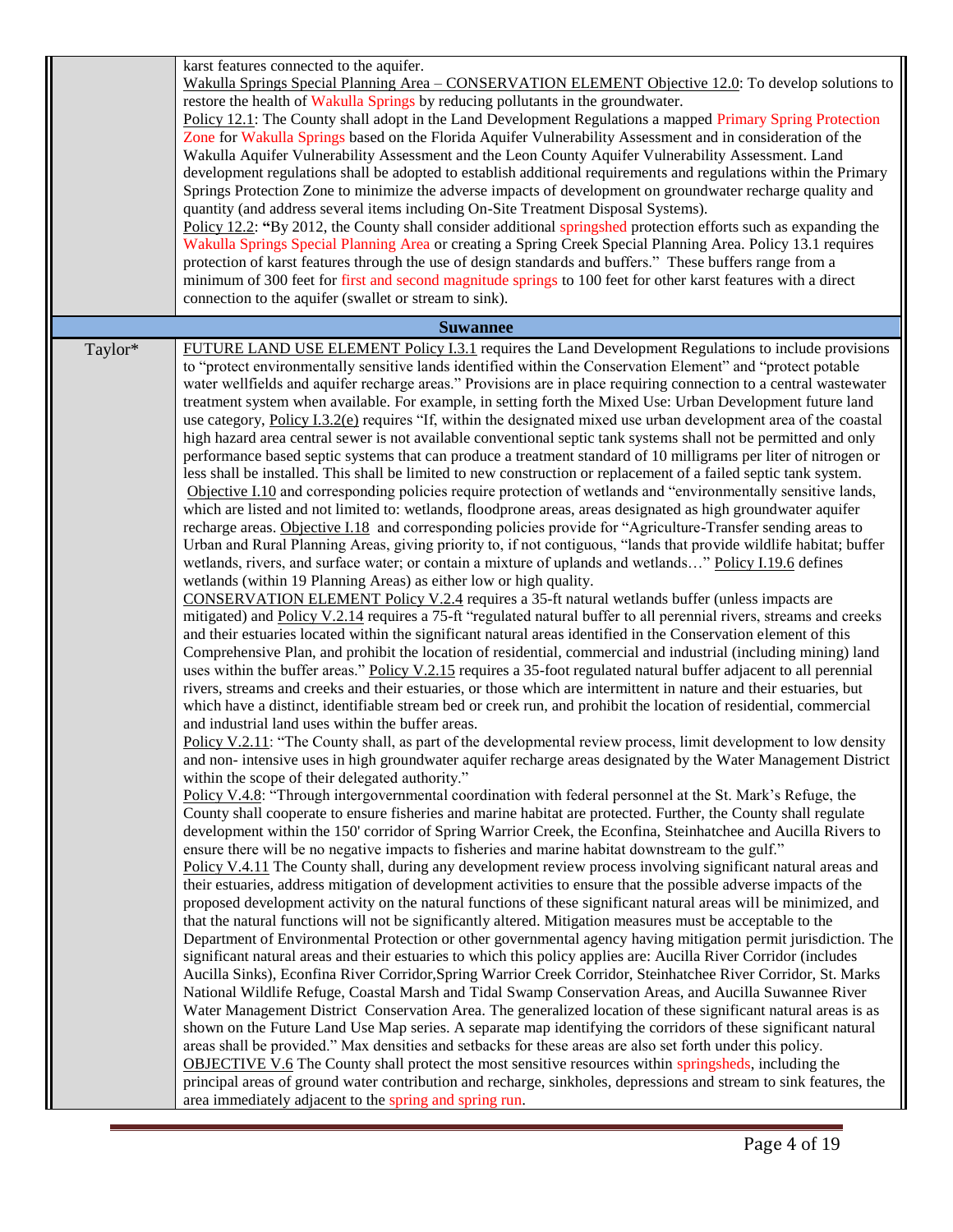| Policy V.6.1 The County shall use acquisition funding programs such as the Florida Forever Program, Florida<br>Community Trust, Rural and Family Land Protection Program and others to acquire fee simple or less than fee<br>ownership through conservation easements on land within the delineated springshed that has been identified as |  |
|---------------------------------------------------------------------------------------------------------------------------------------------------------------------------------------------------------------------------------------------------------------------------------------------------------------------------------------------|--|
| critical or sensitive resources.                                                                                                                                                                                                                                                                                                            |  |
| Policy V.6.2 The County shall use other innovative approaches to protect sensitive resources, such as the transfer<br>of development rights, performance zoning, open space zoning, on site density transfer and other techniques to                                                                                                        |  |
| maximize the establishment of open space areas.                                                                                                                                                                                                                                                                                             |  |
| Policy V.6.3 The County shall encourage the use of setbacks recommended in "Protecting Florida's Springs: An<br>Implementation Guidebook" (2008), published by the Department of Community Affairs, to protect springs and                                                                                                                  |  |
| groundwater quality.                                                                                                                                                                                                                                                                                                                        |  |
| <b>OBJECTIVE V.7</b> The County shall define and delineate environmental overlay protection zones to protect the<br>springshed and spring system resources and designate appropriate land uses in these zones.                                                                                                                              |  |
| Policy V.7.1 The County shall designate low density and intensity land uses, including conservation lands and                                                                                                                                                                                                                               |  |
| recreation areas, on the Future Land Use Plan Map of the Comprehensive Plan in and around critical springshed                                                                                                                                                                                                                               |  |
| resources and sensitive springshed areas. Following the preparation and issuance of springshed maps for<br>magnitude one springs by the Florida Geological Society of the Florida Department of Environmental Protection,                                                                                                                   |  |
| the County shall adopt a springshed overlay protection zone map that designates critical springshed resources and                                                                                                                                                                                                                           |  |
| sensitive springshed areas for magnitude one springs.                                                                                                                                                                                                                                                                                       |  |
| FUTURE LAND USE ELEMENT Policy I.7.6 requires the LDR to include "stormwater management and land<br>Hamilton*                                                                                                                                                                                                                               |  |
| use design provisions which minimize the direct surface run-off into all surface water bodies and especially the                                                                                                                                                                                                                            |  |
| following springs: Morgan's Spring, White Springs, Alapaha Rise and Holton Spring." The plan addresses the<br>"Suwannee River System 100-Year Floodplain Special Planning Area" specifically under Objective S.1. Policy                                                                                                                    |  |
| S.2.5 requires the County to "designate publicly owned springs, spring runs, unique vegetative communities and<br>critical habitats within the Suwannee River system as conservation on the Future Land Use Map.                                                                                                                            |  |
| Conservation Element V.6 requires protection of "the most sensitive resources within springsheds, including the                                                                                                                                                                                                                             |  |
| principle areas of ground water contribution and recharge, sinkholes, depressions and stream to sink features, the                                                                                                                                                                                                                          |  |
| area immediately adjacent to the spring and spring run. Corresponding Policies V.6.1 and V.6.2 address                                                                                                                                                                                                                                      |  |
| acquisition funding programs and innovative approaches (TDR, performance zoning, open space zoning, on site                                                                                                                                                                                                                                 |  |
| density transfer) to maximize open space areas.                                                                                                                                                                                                                                                                                             |  |
| Objective V.7 requires definition and delineation of environmental overlay protection zones to protect the                                                                                                                                                                                                                                  |  |
| springshed and spring system resources and designate appropriate land uses in these zones. Policy V.7.1 requires<br>the County to designate low density and intensity land uses including conservation lands and recreation areas, on                                                                                                       |  |
| the FLUM in and around critical springshed resources and sensitive springshed areas, adoption of a "springshed                                                                                                                                                                                                                              |  |
| overlay protection zone map" of magnitude one springs and implement best management practices based on the                                                                                                                                                                                                                                  |  |
| publication "Protecting Florida's Springs: Land Use Planning Strategies and Best Management Practices,                                                                                                                                                                                                                                      |  |
| November 2002"                                                                                                                                                                                                                                                                                                                              |  |
| Like Hamilton County, Suwannee County addresses the "Suwannee River System 100-Year Floodplain Special<br>Suwannee*                                                                                                                                                                                                                         |  |
| Planning Area" specifically under FUTURE LAND USE ELEMENT Objective S.1.                                                                                                                                                                                                                                                                    |  |
| Policy S.2.5 requires the County to "designate publicly owned springs, spring runs, unique vegetative<br>communities and critical habitats within the Suwannee River system as conservation on the FLUM. The Natural                                                                                                                        |  |
| Groundwater Aquifer Recharge Subelement prohibits sanitary sewer discharge to "designated high groundwater                                                                                                                                                                                                                                  |  |
| aquifer recharge areas."                                                                                                                                                                                                                                                                                                                    |  |
| Policy V.2.1: "The County as part of the development review process shall require the coordination of                                                                                                                                                                                                                                       |  |
| development plans with the Florida Department of Environmental Protection and the Water Management District                                                                                                                                                                                                                                 |  |
| to assist in the monitoring uses which may impact the County's current and projected water sources."                                                                                                                                                                                                                                        |  |
| Policy V.2.4 requires the LDRs require a 35-ft natural buffer around all wetlands"                                                                                                                                                                                                                                                          |  |
| Policy V.2.14: "The County shall require a minimum undisturbed vegetated buffer of 75 feet measured from the<br>generally recognized river bank of any Outstanding Florida Water as classified by the Florida Department of                                                                                                                 |  |
| Environmental Protection and any other river of the Suwannee River System, and 50 feet adjacent to all other                                                                                                                                                                                                                                |  |
| streams tributary to any such Outstanding Florida Water and any other river of the Suwannee River System, be                                                                                                                                                                                                                                |  |
| maintained for all single-family residential uses and agricultural uses."                                                                                                                                                                                                                                                                   |  |
| <b>INTERGOVERNMENTAL COORDINATION ELEMENT OBJECTIVE VII.4:</b> The County shall coordinate                                                                                                                                                                                                                                                  |  |
| with the Water Management District regarding all development proposals with the potential for impacting the                                                                                                                                                                                                                                 |  |
| water resources of the County.                                                                                                                                                                                                                                                                                                              |  |
| Policy VII.4.1 "The County through the development review process shall coordinate all development proposals<br>with the Water Management District for all development proposals within the watershed of any designated                                                                                                                     |  |
| Surface Water Management and Improvement Act priority water body.                                                                                                                                                                                                                                                                           |  |
| <b>OBJECTIVE VII.8</b> "The County shall coordinate with the Suwannee River Basin Nutrient Management Working                                                                                                                                                                                                                               |  |
| Group to address solutions to any identified nutrient loading problems with the potential for impacting the water                                                                                                                                                                                                                           |  |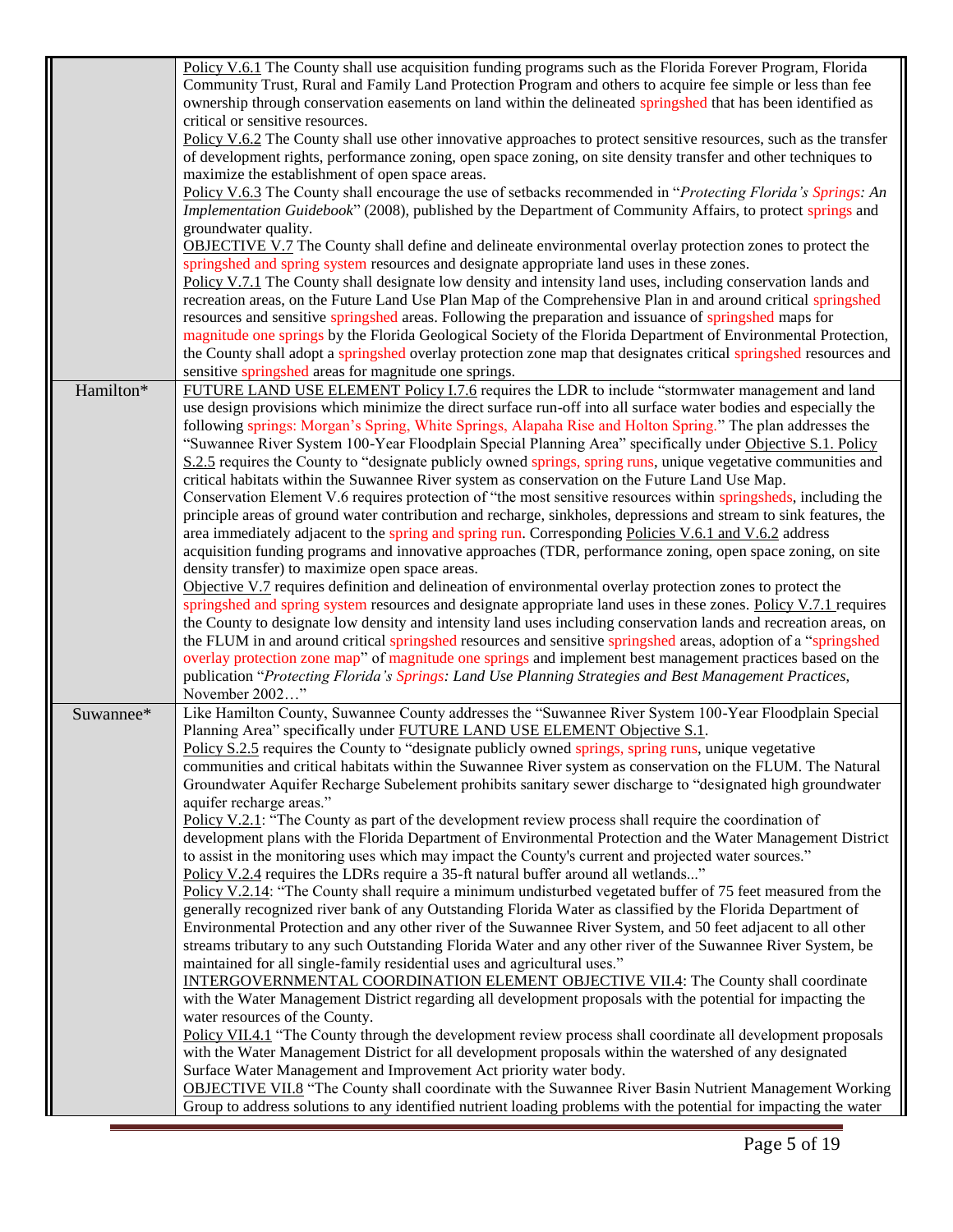|            | resources of the County.<br>Policy VII.8.1 "The County shall use the findings of the Suwannee River Basin Nutrient Management Working                                   |
|------------|-------------------------------------------------------------------------------------------------------------------------------------------------------------------------|
|            | Group to formulate a strategy to address solutions to identified nutrient loading problems with the potential for                                                       |
|            | impacting the surface and groundwater resources of the County.                                                                                                          |
| Lafayette* | FUTURE LAND USE ELEMENT Objective I.7 requires the County to adopt regulations "to protect natural                                                                      |
|            | resources and environmentally sensitive lands (including but not limited to wetlands and floodplains." Policy                                                           |
|            | I.7.3 requires protection of groundwater aquifer recharge areas and "Prime Natural Groundwater Aquifer                                                                  |
|            | Recharge Areas.                                                                                                                                                         |
|            | Policy I.7.4 requires the County's LDRs to include "stormwater management and land use design provisions                                                                |
|            | which minimize the direct surface run-off into all surface water bodies and especially the following springs: Allen                                                     |
|            | Mill Pond Spring, Blue Spring, Fletcher Spring, Mearson Spring, Owens Spring, Ruth Spring, Troy Spring and<br>Turtle Spring."                                           |
|            | The Plan includes an overall goal to protect and maintain the natural functions of the Suwannee River System.                                                           |
|            | Corresponding Objective S.2 requires the County to "take the actions identified within the following policies by                                                        |
|            | March 1, 1992 to protect unique natural areas within the Suwannee River system, including but not limited to                                                            |
|            | springs and spring runs, critical habitat areas for fish and wildlife, unique vegetative communities, and public                                                        |
|            | recreation areas." Policy S.2.5 requires the County to "designate publicly owned springs, spring runs, unique                                                           |
|            | vegetative communities and critical habitats within the Suwannee River system as conservation on the Future                                                             |
|            | Land Use Map."                                                                                                                                                          |
|            | CONSERVATION ELEMENT Objective V.2 and corresponding policies require protection of prime water                                                                         |
|            | recharge areas. The plan also requires undisturbed buffers between development and a perennial river, stream or                                                         |
|            | creek and lake, pond or wetland, and requires protection of surface and groundwater quality and quantity under                                                          |
|            | the goals, objectives and policies in the Natural Groundwater Aquifer Recharge Subelement.                                                                              |
| Dixie*     | FUTURE LAND USE ELEMENT OBJECTIVE I.12: "The County shall a process for coordination with the                                                                           |
|            | Water Management District of all proposed development plans within the drainage basin of any designated                                                                 |
|            | priority water body to provide the Water Management District an opportunity to review such development to                                                               |
|            | determine if the development is consistent with any approved management plans within that basin."                                                                       |
|            | CONSERVATION ELEMENT OBJECTIVE V.2 requires the County "in order to protect the quality and                                                                             |
|            | quantity of current and projected water sources, shall continue to require a 500-foot wellfield protection area                                                         |
|            | around community water system wells. In addition, the County in order to protect high groundwater aquifer                                                               |
|            | recharge areas as designated by the Water Management District and depicted in Appendix A of this                                                                        |
|            | Comprehensive Plan, shall continue to limit development in these areas as specified in the groundwater aquifer                                                          |
|            | recharge protection policy contained within the Sanitary Sewer, Drainage, Potable Water and Natural<br>Groundwater Aquifer Recharge Element of this Comprehensive Plan. |
|            | Policy V.2.4 The County shall require a 35-foot natural buffer around all wetlands and prohibit the location of                                                         |
|            | residential, commercial and industrial land uses within the buffer areas, but allow agriculture, silviculture and                                                       |
|            | resource-based recreational activities within buffer areas subject to best management practices.                                                                        |
|            | Policy V.2.6 The County shall require all new development to maintain the natural functions of environmentally                                                          |
|            | sensitive areas, including but not limited to wetlands and 100-year floodplains so that the long term                                                                   |
|            | environmental integrity and economic and recreational value of these areas is maintained.                                                                               |
|            | Policy V.2.14 "The County shall require a 75-foot regulated natural buffer adjacent to all perennial rivers, streams                                                    |
|            | and creeks identified as regionally significant areas"                                                                                                                  |
|            | OBJECTIVE V.6 The County shall protect the most sensitive resources within the springshed, including the                                                                |
|            | principal areas of ground water contribution and recharge, sinkholes, depressions and stream to sink features, the                                                      |
|            | area immediately adjacent to the spring and spring run.                                                                                                                 |
|            | Policy V.6.1 The County shall use acquisition funding programs such as the Florida Forever Program, Florida                                                             |
|            | Community Trust, Rural and Family Land Protection Program and other to acquire fee simple or less than fee                                                              |
|            | ownership through conservation easements on land within the delineated springshed that has been identified as                                                           |
|            | critical or sensitive resources.                                                                                                                                        |
|            | $\underline{V.6.2}$ The County shall use other innovative approaches to protect sensitive resources, such as the transfer of                                            |
|            | development rights, performance zoning, open space zoning, on site density transfer and other techniques to                                                             |
|            | maximize the establishment of open space areas.                                                                                                                         |
|            | <b>OBJECTIVE V.7</b> The County shall define and delineate environmental overlay protection zones to protect the                                                        |
|            | springshed and spring system resources and designate appropriate land uses in these zones.                                                                              |
|            | Policy V.7.1 The County shall designate low density and intensity land uses, including conservation lands and                                                           |
|            | recreation areas, on the Future Land Use Plan Map of the Comprehensive Plan in and around critical springshed                                                           |
|            | resources and sensitive springshed areas. Following the preparation and issuance of springshed maps for                                                                 |
|            | magnitude one springs by the Florida Geological Survey of the Florida Department of Environmental Protection,                                                           |
|            | the County shall adopt a springshed overlay protection zone map that designates critical springshed resources and                                                       |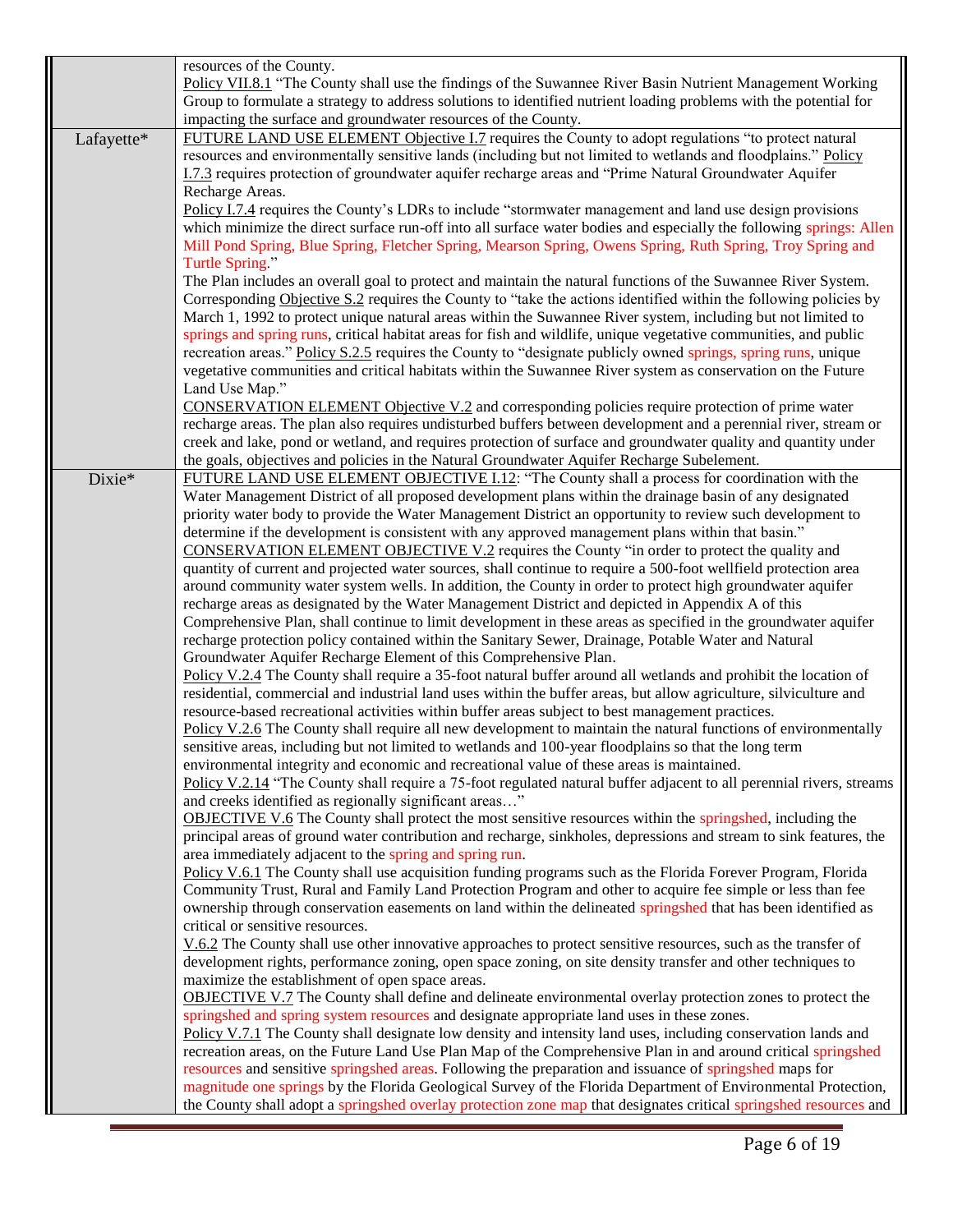|            | sensitive springshed areas for magnitude one springs. The County will also implement structural and                                                                                                     |
|------------|---------------------------------------------------------------------------------------------------------------------------------------------------------------------------------------------------------|
|            | nonstructural best management practices for these designated critical springshed resources based on the                                                                                                 |
|            | publication Protecting Florida's Springs: Land Use Planning Strategies and Best Management Practices,                                                                                                   |
|            | November 2002; as follows:                                                                                                                                                                              |
|            | 1. Limit impervious surfaces by size of residential lots and for non-residential use;                                                                                                                   |
|            | 2. Develop a list of native and drought tolerant plants and require a percentage of these plants in landscape plans;                                                                                    |
|            | 3. Require a protection zone around sinkholes with direct connection to the aquifer;                                                                                                                    |
|            | 4. Require a site analysis for structure location if sinkholes or karst features are present on site;                                                                                                   |
|            | 5. Require swales where appropriate;                                                                                                                                                                    |
|            | 6. Use alternative stormwater treatment systems such as bio-retention areas that are designed to better treat                                                                                           |
|            | stormwater in springshed protection zones; and                                                                                                                                                          |
|            | 7. Use best management practices for residential development consistent with the Florida Yards and                                                                                                      |
|            | Neighborhood Program.                                                                                                                                                                                   |
| Columbia*  | FUTURE LAND USE ELEMENT Policy I.1.6 limits densities on development not served by central potable                                                                                                      |
|            | water and wastewater and sets forth development standards for Mixed Use Districts within stream to sink areas,                                                                                          |
|            | which are depicted in Illustration A-XII-a.                                                                                                                                                             |
|            | Objective I.7 requires the County to adopt regulations to protect natural resources and environmentally sensitive                                                                                       |
|            | lands, including high groundwater aquifer recharge areas as shown on Illustration A-XI. Many other policies in                                                                                          |
|            | the Future Land Use, Infrastructure (Natural Groundwater Aquifer Recharge Subelement) and Conservation                                                                                                  |
|            | Elements address high groundwater aquifer recharge areas.                                                                                                                                               |
|            | Policy I.7.6 requires the Land Development Regulations to include stormwater management and land use design                                                                                             |
|            | provisions which minimize the direct surface runoff into the following surface water bodies: Ichetucknee Springs,                                                                                       |
|            | Bell Springs, Alligater Lake and Watertown Lake.                                                                                                                                                        |
|            | Policy I.10.1 prohibits "the creation of buildable lots within unsuitable areas due to improper drainage, unsuitable                                                                                    |
|            | soils, steep slopes, rock formations and adverse earth formations."                                                                                                                                     |
|            | CONSERVATION ELEMENT V.2.14 requires vegetative buffers between development and several rivers,                                                                                                         |
|            | streams and creeks.                                                                                                                                                                                     |
| Union      | FUTURE LAND USE ELEMENT Policy I.7.3 sets forth requirements for protecting groundwater aquifer                                                                                                         |
|            | recharge areas.                                                                                                                                                                                         |
|            | Policy I.7.4 requires the County's land development regulations to "include stormwater management and land use<br>design provisions which minimize the direct surface run-off into freshwater springs." |
|            | Policy I.10.1 requires the land development regulations to restrict development within unsuitable areas due to                                                                                          |
|            | flooding, improper drainage, steep slopes, rock formations and adverse earth formations." The plan also                                                                                                 |
|            | establishes the Suwannee River System 100-Year Floodplain Special Planning Area" and measures to protect it,                                                                                            |
|            | including buffers. The Infrastructure Element includes several policies to address stormwater treatment for                                                                                             |
|            | systems discharging to an Outstanding Florida Water. Policies in the Conservation Element address buffers and                                                                                           |
|            | clustering with respect to wetlands. When addressing wetlands buffers, the plan typically lists "perennial rivers,                                                                                      |
|            | streams and creeks."                                                                                                                                                                                    |
| Gilchrist* | CONSERVATION ELEMENT Policy V.5.5: "The map entitled Regionally Significant Natural Areas - Surface                                                                                                     |
|            | Water Resources, dated May 23, 1996, included within the Future Land Use Map Series, identifies surface water                                                                                           |
|            | resources, including lakes, rivers, wetlands, and springs, for the application of the provisions of the surface water                                                                                   |
|            | and riverbank protection policies of this element."                                                                                                                                                     |
|            | Policy V.2.7 establishes the Santa Fe and Suwannee Rivers as environmentally sensitive, and V.2.1 requires a                                                                                            |
|            | buffer along these Outstanding Florida Water river banks.                                                                                                                                               |
|            | Objective $V.6$ : Protect, maintain, and where possible, enhance the resource quality of spring systems in order to                                                                                     |
|            | preserve the recreational, economic, and environmental value of spring resources.                                                                                                                       |
|            | Policy V.6.1 : Maintain low density (less than 1 unit per 5 acres) and intensity land uses, including single-family                                                                                     |
|            | homes, non-intensive agriculture, water-dependent commercial uses, and resource-based activities adjacent to                                                                                            |
|            | first, second, or third magnitude springs and spring runs.                                                                                                                                              |
|            | Policy V.6.2: Development adjacent to first, second, or third magnitude springs and spring runs will be designed,                                                                                       |
|            | during the site planning process, in a way that minimizes potential impacts to spring resources.                                                                                                        |
|            | Policy V.6.3 : Development adjacent to first, second, or third magnitude springs and spring runs will provide an                                                                                        |
|            | undisturbed buffer area of at least 35 feet around the spring and spring run. Development activities within this                                                                                        |
|            | buffer area will be limited to resource-based recreational activities (such as spring access facilities) and                                                                                            |
|            | silviculture activities.                                                                                                                                                                                |
|            | Policy V.6.4: By 2005, develop innovative approaches to protect spring resources, such as transfer of                                                                                                   |
|            | development rights, performance zoning, on-site density transfer, and other techniques to maximize the                                                                                                  |
|            | establishment of undisturbed open space adjacent to springs and spring runs.                                                                                                                            |
|            | Policy V.6.5 : Coordinate with the spring water sampling and testing programs of the United States Geological                                                                                           |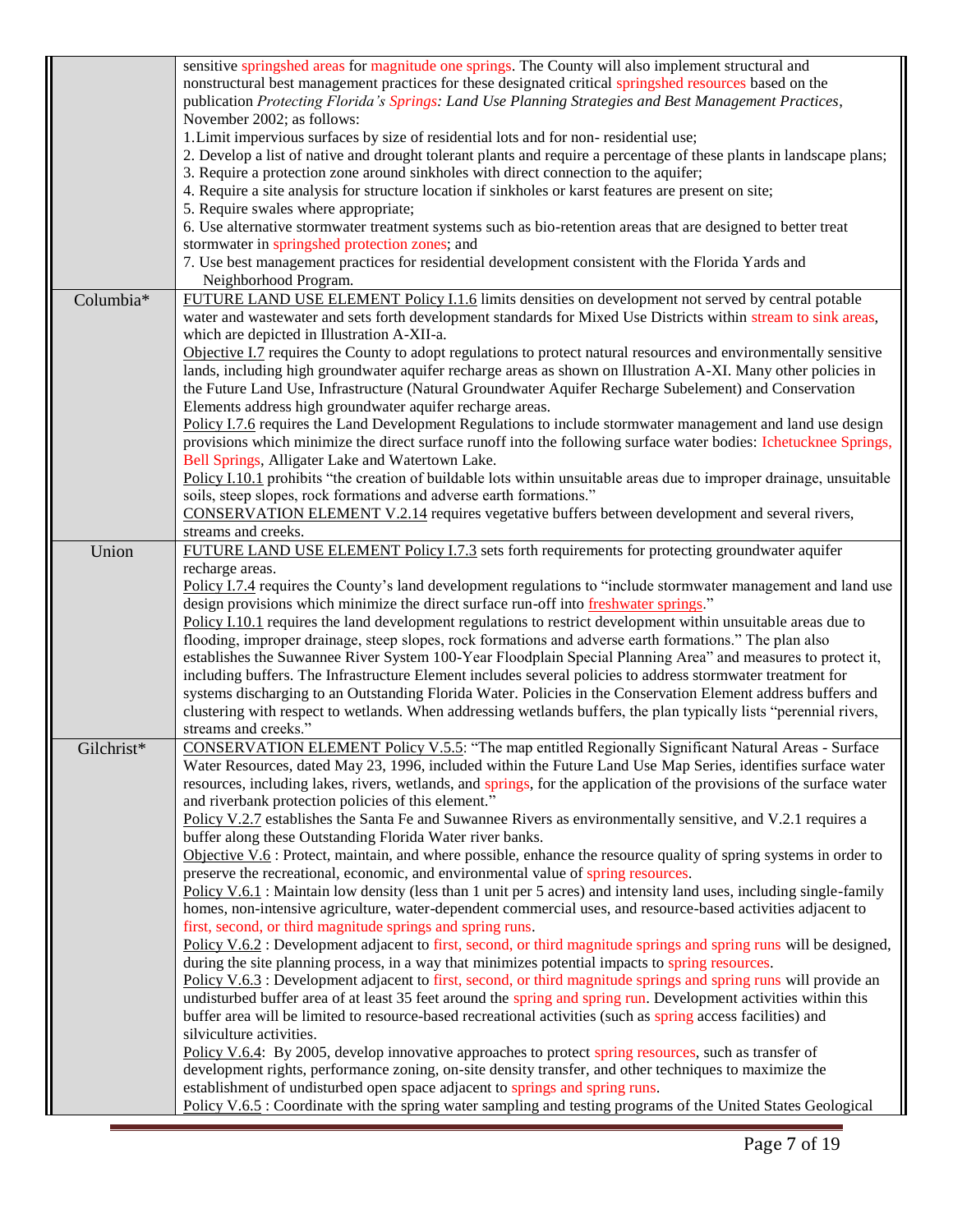|                 | Survey, Florida Department of Environmental Protection, and the Suwannee River Water Management District.<br>Policy V.6.6 : Support the efforts of local, regional, state, and federal agencies in the development of springshed<br>identification and mapping. When such identification mapping becomes available, consider its incorporation into<br>the Comprehensive Plan.                                                                                                                                                                                                                                                                                                                                                                                                                                                                                                                                                                                                                                                                                                                                                                                                                                                                                                                                                                                                                                                                                                                                                                                                                                                                                                                                                                                                                                                                       |
|-----------------|------------------------------------------------------------------------------------------------------------------------------------------------------------------------------------------------------------------------------------------------------------------------------------------------------------------------------------------------------------------------------------------------------------------------------------------------------------------------------------------------------------------------------------------------------------------------------------------------------------------------------------------------------------------------------------------------------------------------------------------------------------------------------------------------------------------------------------------------------------------------------------------------------------------------------------------------------------------------------------------------------------------------------------------------------------------------------------------------------------------------------------------------------------------------------------------------------------------------------------------------------------------------------------------------------------------------------------------------------------------------------------------------------------------------------------------------------------------------------------------------------------------------------------------------------------------------------------------------------------------------------------------------------------------------------------------------------------------------------------------------------------------------------------------------------------------------------------------------------|
| <b>Bradford</b> | The plan requires undisturbed buffers between development and a perennial river, stream or creek and lake, pond<br>or wetland, identifies "environmentally sensitive areas and lands" and sets forth maximum densities and buffer<br>requirements therein and requires protection of high groundwater recharge areas, which are mapped in the plan.<br>Policy I.7.4 requires "stormwater management and land use design provisions which minimize the direct surface<br>run-off into fresh water springs."<br>Policy S.2.5 requires the County to "designate publicly owned springs, spring runs, unique vegetative<br>communities and critical habitats within the Suwannee River system as conservation on the Future Land Use<br>Map" and requires protection of surface and groundwater quality and quantity under the goals, objectives and<br>policies in the Natural Groundwater Aquifer Recharge Subelement.<br><b>CONSERVATION ELEMENT Objective V.6</b> requires the County to "protect the most sensitive resources within<br>the springshed, including the principal areas of groundwater contribution and recharge, sinkholes, depressions and<br>stream to sink features, the area immediately adjacent to the spring and spring run."<br>Policies V.6.1 and V.6.2 require use of acquisition funding programs and "other innovative approaches to protect<br>sensitive resources, such as the transfer of development rights, performance zoning, open space zoning, on site<br>density transfer and other techniques to maximize the establishment of open space areas."<br>Objective V.7 requires the County to "define and delineate environmental overlay protection zones to protect                                                                                                                                             |
|                 | springshed and spring system resources and designate appropriate land uses in these zones." Setting forth the<br>requirement for adopting a springshed overlay protection zone map, the plan refers to the publication "Protecting<br>Florida's Springs: Land Use Planning Strategies and Best Management Practices" and sets forth these Best<br>Management Practices.                                                                                                                                                                                                                                                                                                                                                                                                                                                                                                                                                                                                                                                                                                                                                                                                                                                                                                                                                                                                                                                                                                                                                                                                                                                                                                                                                                                                                                                                              |
| Levy*           | Levy County has a SPRINGS PROTECTION ELEMENT, with the goal being to "protect first and second<br>magnitude springs and springshed areas as fragile resources necessary for sustaining the community's quality of<br>life." The element includes seven objectives titled as follows: 1) Springs Protection Zone 2) Future Land Use<br>Map Amendments 3) Development Design Standards 4) Site Plan and Plat Review, 5) Stormwater Management 6)<br>Wastewater Treatment and 7)Intergovernmental Coordination. For example and similar to Jackson County, Policy<br>3.2 requires development setback distances ranging from 100 feet to 300 feet depending upon the spring, spring<br>run or karst features.<br><b>CONSERVATION ELEMENT Policy 2.1</b> requires environmentally sensitive lands to be designated and shown<br>on the Future Land Use Map series as an overlay zone. Environmentally sensitive lands include "Freshwater and<br>coastal springs, swamps, marshes, wetlands as defined by the Florida Department of Environmental Protection,<br>streamside management zones and along the Suwannee, Wacassassa and Withlacoochee Rivers and each of the<br>rivers and spring-fed tributaries."<br>Policy 2.2 requires protection of environmentally sensitive lands and sets forth guidelines and standards.<br>Policy 3.2 requires a "Land Use and Natural Resource Map series" showing county-wide environmental<br>resources, locally important farm and forestry land, mineral resources, karst features, springs and the Springs<br>Protection Zone and future land use information shall be utilized in the review of proposed developments."<br>Objective 6 requires protecting the quality and quantity of current and projected water resources and Policies 6.13<br>through 6.15 address aquifer recharge areas specifically. |
|                 | <b>Lower St. Johns &amp; Upper East Coast</b>                                                                                                                                                                                                                                                                                                                                                                                                                                                                                                                                                                                                                                                                                                                                                                                                                                                                                                                                                                                                                                                                                                                                                                                                                                                                                                                                                                                                                                                                                                                                                                                                                                                                                                                                                                                                        |
| Putnam          | FUTURE LAND USE ELEMENT Policy A.1.4.14 requires the County "through available state and federal<br>programs, promote the acquisition of floodplains along the St. Johns and Ocklawaha Rivers." In setting forth the<br>Conservation future land use category, FUTURE LAND USE ELEMENT Policy A.1.9.3.A.11 states "The<br>Conservation land use category depicted on the Future Land Use Map includes areas designated for the purpose<br>of conserving or protecting natural resources including ground water, surface water, wildlife habitats, vegetative<br>communities, floodplains, and wetlands. Areas warranting protection, which is subject to reevaluation by the<br>County and may result in map amendments to designate other areas as Conservation include seepage streams,<br>slope forests, spring run streams, sand hill upland lakes, known listed species, scrub uplands and longleaf pine-<br>xeric oak vegetative communities, public and private lands acquired for the purpose of preservation, all<br>jurisdictional wetlands adjacent to the main stem of the St. Johns River, Dunns Creek, and Crescent Lake<br>including the wetlands associated with Murphy, Hog and Drayton Islands, all out parcels within the Ocala<br>National Forest, and the jurisdictional wetlands of Levy's Prairie, Goodson's Prairie and Fowlers Prairie.<br><b>CONSERVATION ELEMENT Policy E.1.3.6</b> requires the County to protect environmentally sensitive areas by<br>use of "the most current information and data from the St. Johns River Water Management District and the<br>Florida Natural Areas Inventory to identify Slope Forests, Seepage Streams, Spring Run Streams, and Sandhill                                                                                                                                         |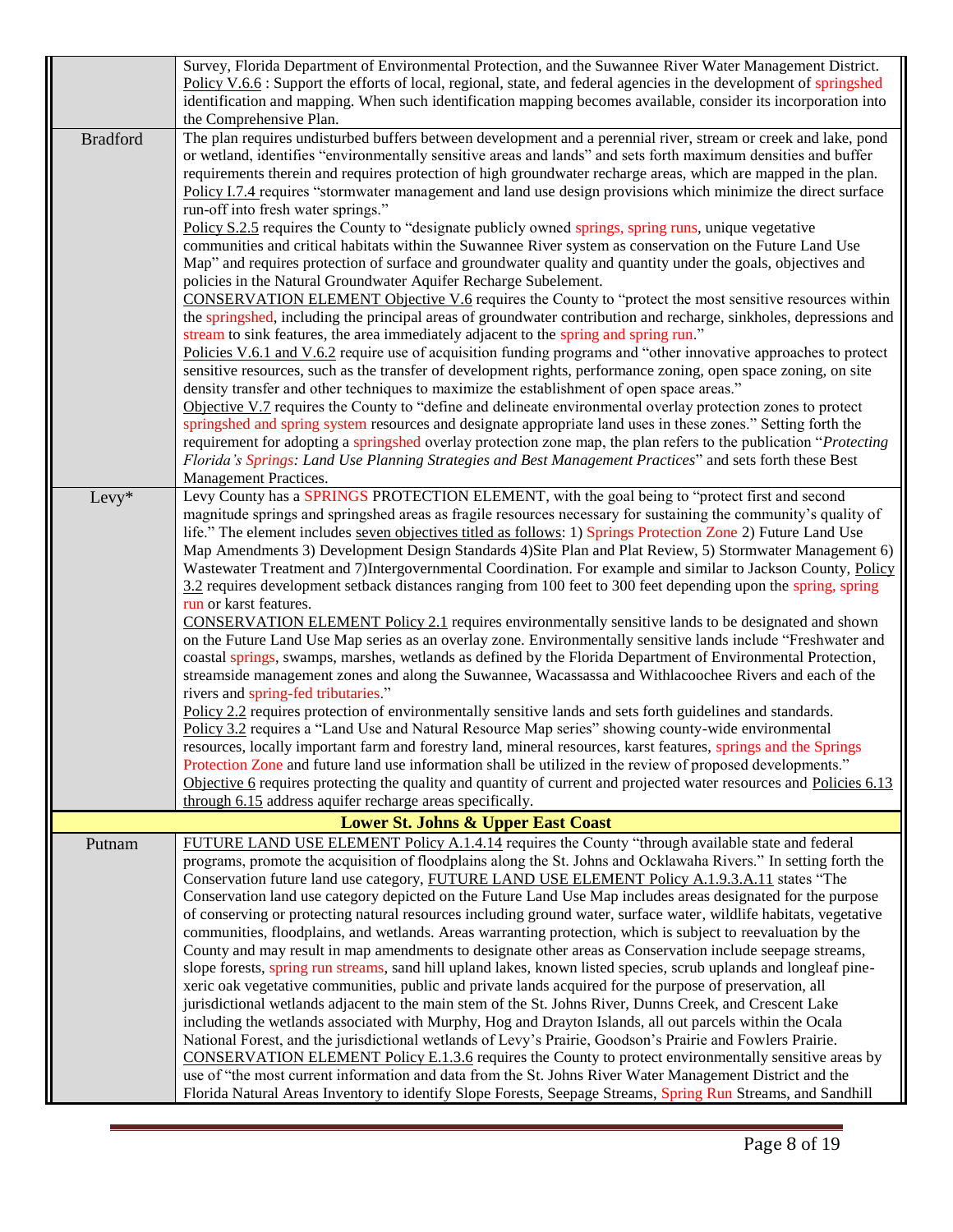|          | Upland Lakes which shall not be designated with a more intense future land use designation than already exists."<br>Policy E.1.4.10 requires the County to "advocate the purchase of uplands whether by the St. Johns River Water<br>Management District, State land-buying programs, local land buying programs or other means, needed to protect<br>groundwater resources."                                                                                                                                                                                                                                                                                                                                                                                                                                                                                                                                                                                                                                                                                                                                                                                                                                                                                                                                                                                          |
|----------|------------------------------------------------------------------------------------------------------------------------------------------------------------------------------------------------------------------------------------------------------------------------------------------------------------------------------------------------------------------------------------------------------------------------------------------------------------------------------------------------------------------------------------------------------------------------------------------------------------------------------------------------------------------------------------------------------------------------------------------------------------------------------------------------------------------------------------------------------------------------------------------------------------------------------------------------------------------------------------------------------------------------------------------------------------------------------------------------------------------------------------------------------------------------------------------------------------------------------------------------------------------------------------------------------------------------------------------------------------------------|
|          | <b>Middle St. Johns</b>                                                                                                                                                                                                                                                                                                                                                                                                                                                                                                                                                                                                                                                                                                                                                                                                                                                                                                                                                                                                                                                                                                                                                                                                                                                                                                                                                |
| Seminole | This is directly from the County's FUTURE LAND USE ELEMENT (Issue FLU 11):                                                                                                                                                                                                                                                                                                                                                                                                                                                                                                                                                                                                                                                                                                                                                                                                                                                                                                                                                                                                                                                                                                                                                                                                                                                                                             |
|          | "Wekiva River Protection Area:<br>In 1988, the Florida Legislature enacted the "Wekiva River Protection Act" to protect the natural resources and rural<br>character of the "Wekiva River Protection Area" as defined in the Act. To comply with the Act, the County's<br>Comprehensive Plan was amended to create a set of Plan policies to require the maintenance of the rural density and<br>character, protect natural resources and ensure the long term viability of the Wekiva River Protection Area (see<br>Objective FLU 14 Revitalization of Major Corridors and the Exhibit FLU: Future Land Use Map of this Plan).                                                                                                                                                                                                                                                                                                                                                                                                                                                                                                                                                                                                                                                                                                                                        |
|          | In 1999, the County adopted a Plan objective and additional set of Plan policies, substantially based on the "1999<br>Wekiva Special Area Study," to provide greater protection for this area. These provisions also establish a maximum<br>density of one dwelling unit per net buildable acre as the final development form for the Wekiva River Protection<br>Area, to maintain rural density and character in the aggregate. A density of up to 2.5 dwelling units per net buildable<br>acre is allowable in the area identified as the "East Lake Sylvan Transitional Area."                                                                                                                                                                                                                                                                                                                                                                                                                                                                                                                                                                                                                                                                                                                                                                                      |
|          | In 2004, The Florida Legislature enacted the "Wekiva Parkway and Protection Act" to implement the<br>recommendations of the Wekiva River Basin Coordinating Committee and achieve the objective of improving and<br>assuring protection of the surface water and groundwater resources within the Wekiva Study Area. To comply with<br>this Act, the County's Comprehensive Plan was amended in 2005 and 2006 to adopt text amendments to the Drainage<br>and Transportation elements of the Seminole County Comprehensive Plan. The amendments implemented the<br>Facilities and Services requirement of the Wekiva Parkway and Protection Act. In the future, the County may create<br>additional provisions in the Seminole County Comprehensive Plan and Land Development Code for the purpose of<br>implementing the Wekiva River Protection Area policies of State Law and this Plan."                                                                                                                                                                                                                                                                                                                                                                                                                                                                           |
|          | FUTURE LAND USE ELEMENT Objective FLU 12 requires the County to "continue to enforce and, if<br>necessary, strengthen existing Plan objectives, goals and policies and land development regulations to preserve<br>and reinforce the goals of the Wekiva River Protection Act (Part II, Chapter 369, Florida Statutes) and FUTURE<br><b>LAND USE ELEMENT Policy FLU 12.1</b> recognizes the Wekiva River Protection Area.<br>Policy FLU 12.9 sets forth "Environmental Design Standards" for the Wekiva River Protection Area, one of<br>which requires "An upland buffer averaging 50 feet but no less than 25 feet in width shall be maintained<br>surrounding areas identified as containing floodplain and/or wetlands or properties which have been designated as<br>preserve areas or conservation easements."<br>Policy FLU 13.2 requires application of several land use strategies and mechanisms to protect open space, most<br>effective recharge areas and karst Features (and refers to Exhibit FLU: Wekiva Study Area Series -Sensitive<br>Habitats and Karst Features) within the Wekiva Study Area, as required by the Wekiva Parkway and Protection                                                                                                                                                                                                   |
|          | Act."<br>Policy FLU 13.2.C.1 states: "The County shall adopt Best Management Practices, including applicable Best<br>Management Practices recommended in "Protecting Florida's Springs - Land Use Planning Strategies and Best<br>Management Practices", Florida Department of Community Affairs and Florida Department of Environmental<br>Protection, 2002. Best Management Practices may include, but not be limited to:<br>a. Increasing public awareness of the Florida Yards and Neighborhoods Program regarding proper lawn and<br>landscaping fertilization and irrigation techniques via Seminole County Government Television;<br>b. Restricting untreated water from a development site from directly discharging into karst features;<br>c. Requiring development proposals to verify by surveys and/or studies the presences of karst features and<br>sensitive natural habitat;<br>d. Requiring a clearing and building construction setback of a minimum of 50 feet from karst features or sensitive<br>natural habitat; and<br>e. Maintaining a minimum 25 feet, average 50 foot natural buffer adjacent to karst features."<br><b>CONSERVATION ELEMENT Policy CON1.3</b> requires the County to "enforce the Aquifer Recharge Overlay<br>Zoning Classification, which sets alternative design criteria and standards to protect the functions of most |
|          | effective aquifer recharge areas, and shall evaluate the need to update these criteria and standards as part of the<br>County's Land Development Code update scheduled for completion by 2010."                                                                                                                                                                                                                                                                                                                                                                                                                                                                                                                                                                                                                                                                                                                                                                                                                                                                                                                                                                                                                                                                                                                                                                        |
| Orange   | Under FUTURE LAND USE ELEMENT Goal FLU6: Protection of Rural Land Resources and Other Assets,<br>Objective FLU6.6: "WEKIVA: By January 1, 2007, the Land Development Code shall establish specific<br>requirements for development within the Wekiva Study Area that may be necessary to protect ground water and<br>surface water resources and to help attain target water quality standards. The requirements shall address, but not                                                                                                                                                                                                                                                                                                                                                                                                                                                                                                                                                                                                                                                                                                                                                                                                                                                                                                                                |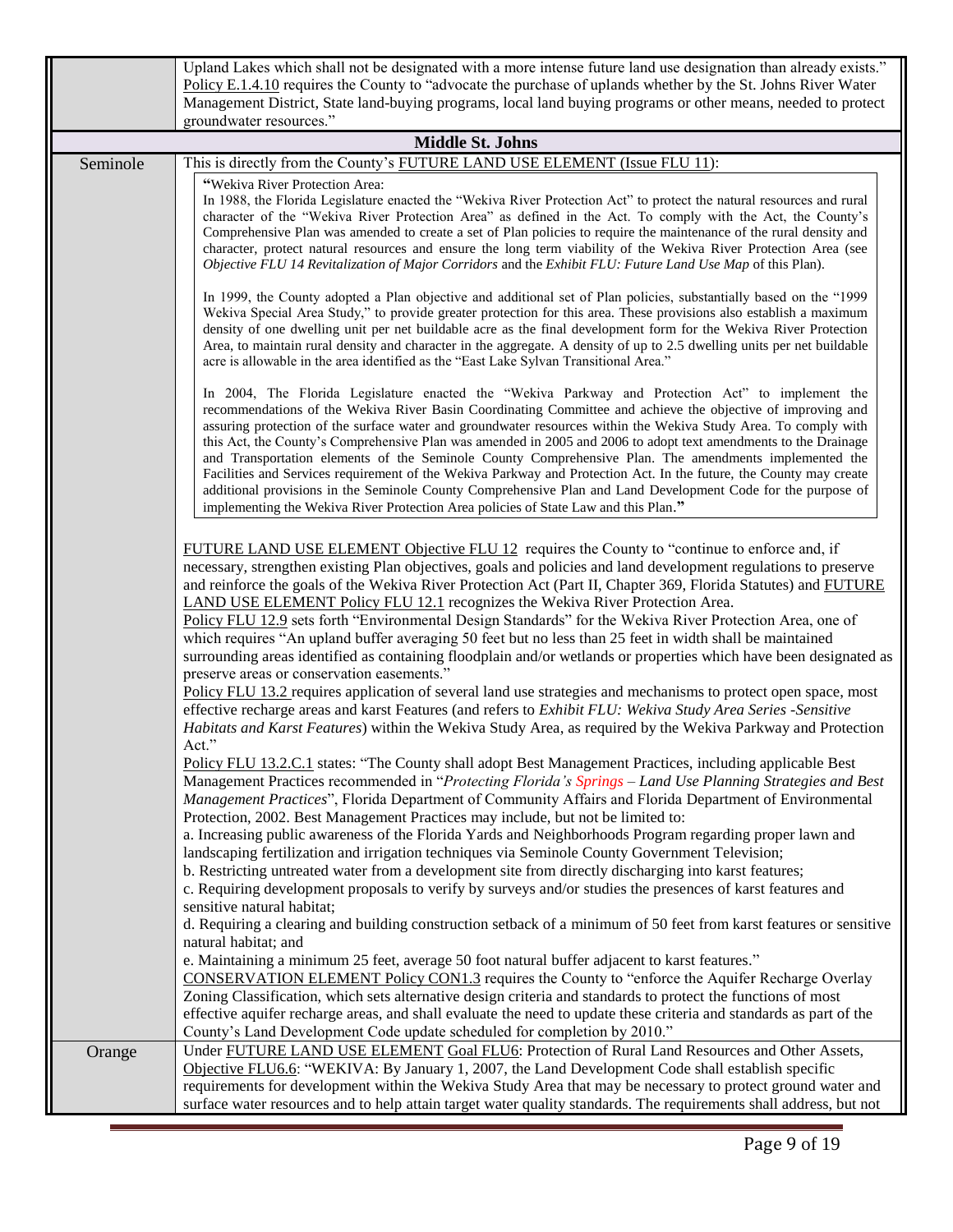be limited to, allowed uses, stormwater management, open space, habitat protection, and public facilities. (Added Ord. 07-20, Policy 4.1.27)."

Policy FLU6.6.4: Orange County shall protect the Wekiva Study Area and the underlying aquifers. Because the Wekiva River is designated as an Outstanding Florida Water and a national Wild and Scenic River, it is in the interest of the citizens of Orange County to maintain the quality of the system. The County shall use the Florida Department of Community Affairs/Florida Department of Environmental Protection joint publication, *Protecting Florida's Springs: Land Use Planning Strategies and Best Management Practices*, November 2002, as a guide to developing regulations within the Wekiva Study Area and shall incorporate the appropriate strategies and practices described therein in the Land Development Code by January 1, 2007. (Added Ord. 07-20, Policy 4.5.1)" Policy FLU6.6.5: An undeveloped springshed has a natural equilibrium of water, nutrients and other chemical inputs and outputs. As a springshed becomes developed, this equilibrium is progressively altered. To minimize impacts in developed or developing springshed areas, site design and management issues shall be addressed carefully in the manner outlined below. These criteria are summarized from The Center for Watershed Protection's Better Site Design: *A Handbook for Changing Development Rules in Your Community*, August 1998 and Consensus Agreement on Model Development Principles To Protect Our Streams, Lakes, and Wetlands, April 1998. These documents shall be used, as appropriate and pertinent, for designing land development regulations for the Wekiva Study Area. The following existing and new concepts shall be incorporated, as appropriate and feasible, into projects within the WSA. The Land Development Code shall be revised by January 1, 2008 include appropriate standards and regulations to implement the policy.

A. Select the most appropriate site or portion of a site for development. A landowner or developer wishing to develop an area within the Wekiva Study Area or other identified springshed needs to choose an appropriate site for that development. The owner shall evaluate the landscape and geology of the land and seek locations that avoid karst features that have a direct or indirect connection to the aquifer and other environmentally sensitive features, such as sinkholes, streams, wetlands, or major springshed recharge areas. Development shall be clustered on the portion of the property best able to accommodate the development with minimal impact to water resources within the springshed.

B. Property owners and developers shall design the site appropriately, viewing site planning and design from a pollution prevention-based approach to protect environmentally-sensitive spring and karst features. This prevention approach is much more cost-effective than relying on post-development structural treatments to correct problems. Site design shall use the following principles:

- Residential street and parking area designs shall minimize the development footprint (total amount of impervious surface)
- Natural areas shall be conserved to the greatest extent possible. Development shall preserve or create protective, naturally vegetated buffer systems along all streams and that also encompasses critical environmental features such as the 100-year floodplain, sinkholes, karst depressional features, stream-to-sink waters, slopes, and wetlands. Clearing and grading of forested and native vegetation areas shall be limited to the minimum amount needed to build lots, allow access, and provide fire protection.
- Development shall use the principles of Low Impact Development, an approach to environmentally-sensitive site development that focuses on designing and developing a site to avoid or minimize impacts to the environment, especially regarding water quality and quantity. Low Impact Development uses a variety of site design, stormwater treatment train provisions (a system consisting of two or more separate structures—for example, a swale followed by a wet pond), and pollution prevention techniques to create an environmentallysensitive site landscape that preserves natural features and ecological functions with the result that the landscape is functionally equivalent to pre-development hydrologic conditions.

C. Property owners and developers shall use sensitive landscape design and Best Management Practices, including, but not limited to, the following:

- Landscape design that considers natural soils and vegetation in plant selection, such as xeriscaping,
- Irrigation systems that minimize ground water use through efficient watering zones, use of reclaimed water if available, and use of stormwater.
- Landscape designs that minimize fertilization and use of chemicals.
- Landscape design and management incorporating Targeted Pest Management, the lawn and landscape industry equivalent of Integrated Pest Management used on golf courses.

D. Development shall use Best Management Practices for effective erosion and sediment control, including, but not limited to, the following:

- Structural and non-structural Best Management Practices and appropriate on-site techniques during construction to control erosion and sedimentation.
- Buffering of sensitive areas such as lakes, sinkholes, stream-to-sink areas, spring runs, creeks, and any wetlands associated with these features.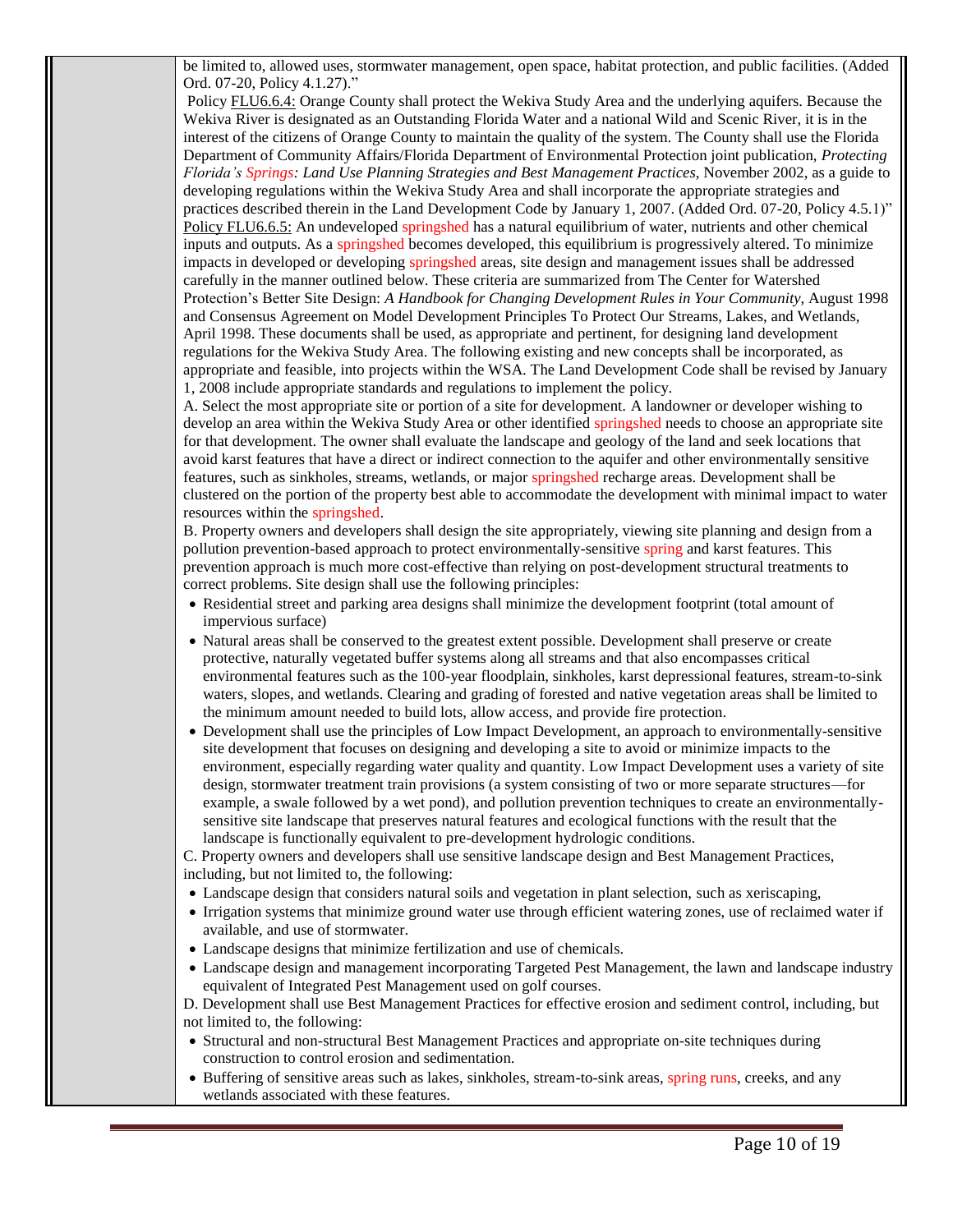|          | • Establishment of regular street and parking lot sweeping programs to remove accumulated sediments and                                                                                             |
|----------|-----------------------------------------------------------------------------------------------------------------------------------------------------------------------------------------------------|
|          | debris                                                                                                                                                                                              |
|          | E. Depending upon specific site characteristics and consistent with existing regulations, development shall                                                                                         |
|          | address creatively stormwater management issues and shall use Best Management Practices, including, but not                                                                                         |
|          | limited to, the following:                                                                                                                                                                          |
|          | • Holding runoff in shallow vegetated infiltration areas;                                                                                                                                           |
|          | • Using clay or geotextile liners for wet detention ponds;                                                                                                                                          |
|          | • Employing offline stormwater retention areas;                                                                                                                                                     |
|          | • Constructing many small retention areas rather than only a few large retention areas;                                                                                                             |
|          | • Installing sediment sumps at inlets to retention and detention areas;                                                                                                                             |
|          | • Using shallow grassed swales for the conveyance for stormwater;                                                                                                                                   |
|          | • Constructing swales with cross blocks or raised driveway culverts;                                                                                                                                |
|          | • Fully vegetating stormwater retention basin side slopes and bottom;                                                                                                                               |
|          | • Using the treatment train concept and low impact development principals, discussed above;                                                                                                         |
|          | • Minimizing the amount of impervious surfaces;                                                                                                                                                     |
|          | • Maximizing the amount of open space left in natural vegetation;                                                                                                                                   |
|          | • Maximizing the use of pervious pavement in parking areas;                                                                                                                                         |
|          | • Maintaining existing native vegetation where feasible; and Buffering sinkholes and other surface-to-ground                                                                                        |
|          | water conduits, stream channels FLU-135 and springshed recharge areas (unconfined or minimally confined                                                                                             |
|          | ground water exposure areas).                                                                                                                                                                       |
|          | F. Development shall address wastewater management issues as discussed in this element and the Wastewater                                                                                           |
|          | Element.                                                                                                                                                                                            |
|          | Other subsections address conservation measures and public awareness.                                                                                                                               |
|          | Policy FLU6.6.6 requires establishment of three protection zones based upon the aquifer vulnerability (Wekiva                                                                                       |
|          | Aquifer Vulnerability Assessment);                                                                                                                                                                  |
|          | Policy FLU6.6.8 requires land uses within the Rural Service Area portion of the Wekiva Study Area to be                                                                                             |
|          | "limited to very low and low intensity uses to the greatest extent possible."                                                                                                                       |
|          | Policy FLU6.6.9 requires land use strategies that "optimize open space and promote a pattern of development that                                                                                    |
|          | protects the most effective recharge areas, karst features, etc.                                                                                                                                    |
|          |                                                                                                                                                                                                     |
|          | <b>Oklawaha</b>                                                                                                                                                                                     |
| Alachua* | CONSERVATION ELEMENT Policy 3.6.8 requires Development occurring along the edges of conservation and                                                                                                |
|          | preservation areas to be designed to protect and minimize the impact of development on conservation areas                                                                                           |
|          | through the use of natural vegetative buffers, which range from a 50-foot average/35-foot minimum to a 150-foot                                                                                     |
|          | average/100-foot minimum.                                                                                                                                                                           |
|          | Objective 4.5 requires the County to "Protect and conserve the quality and quantity of groundwater and springs                                                                                      |
|          | resources to ensure long-term public health and safety, potable water supplies from surficial, intermediate, and                                                                                    |
|          | Floridan aquifers, adequate flow to springs, and the ecological integrity of natural resources."                                                                                                    |
|          | Policy 4.5.13 requires a County-wide groundwater monitoring program to be developed and funded to coordinate                                                                                        |
|          | and expand upon existing groundwater monitoring efforts. This program shall include monitoring of springs.                                                                                          |
|          | Policy 4.5.21(c) requires the County to "develop measures that promote water conservation to preserve                                                                                               |
|          | groundwater levels that retain adequate spring discharge from the Floridan aquifer springs along the Santa Fe                                                                                       |
|          | River with the objective of no net loss in biological, ecological, and hydrological function."                                                                                                      |
|          | Policy 4.5.22 requires the County to "establish a comprehensive springshed protection program to protect the                                                                                        |
|          | resource from potential adverse effects from incompatible land uses and activities."                                                                                                                |
|          | (a) Springshed protection areas shall be identified for all springs in the County; springsheds within the County                                                                                    |
|          | that extend from springs located outside the County shall also be identified.<br>(b) The latest scientific modeling shall be reviewed and, as necessary, updated to assist in the identification of |
|          | springshed, springs, and Floridan aquifer high recharge areas.                                                                                                                                      |
|          | (c) For these springs and groundwater protection areas, land development regulations shall specify the size,                                                                                        |
|          | location, and applicable requirements of protection zones, including specific requirements on activities associated                                                                                 |
|          | with domestic waste treatment including septic tanks, package plants, and regional wastewater treatment facilities                                                                                  |
|          | and their effluent disposal practices.                                                                                                                                                              |
|          | (d) Fertilizer shall be regulated to ensure that excess nitrogen and phosphorus are not leached into the Floridan                                                                                   |
|          | aquifer.                                                                                                                                                                                            |
|          | (e) The County shall provide municipalities with current modeling and protection standards for their use in                                                                                         |
|          | protecting these resources.                                                                                                                                                                         |
|          | (f) The following new uses or expansions of existing uses shall be prohibited in designated springsheds, springs<br>buffers, and Floridan aquifer high recharge areas:                              |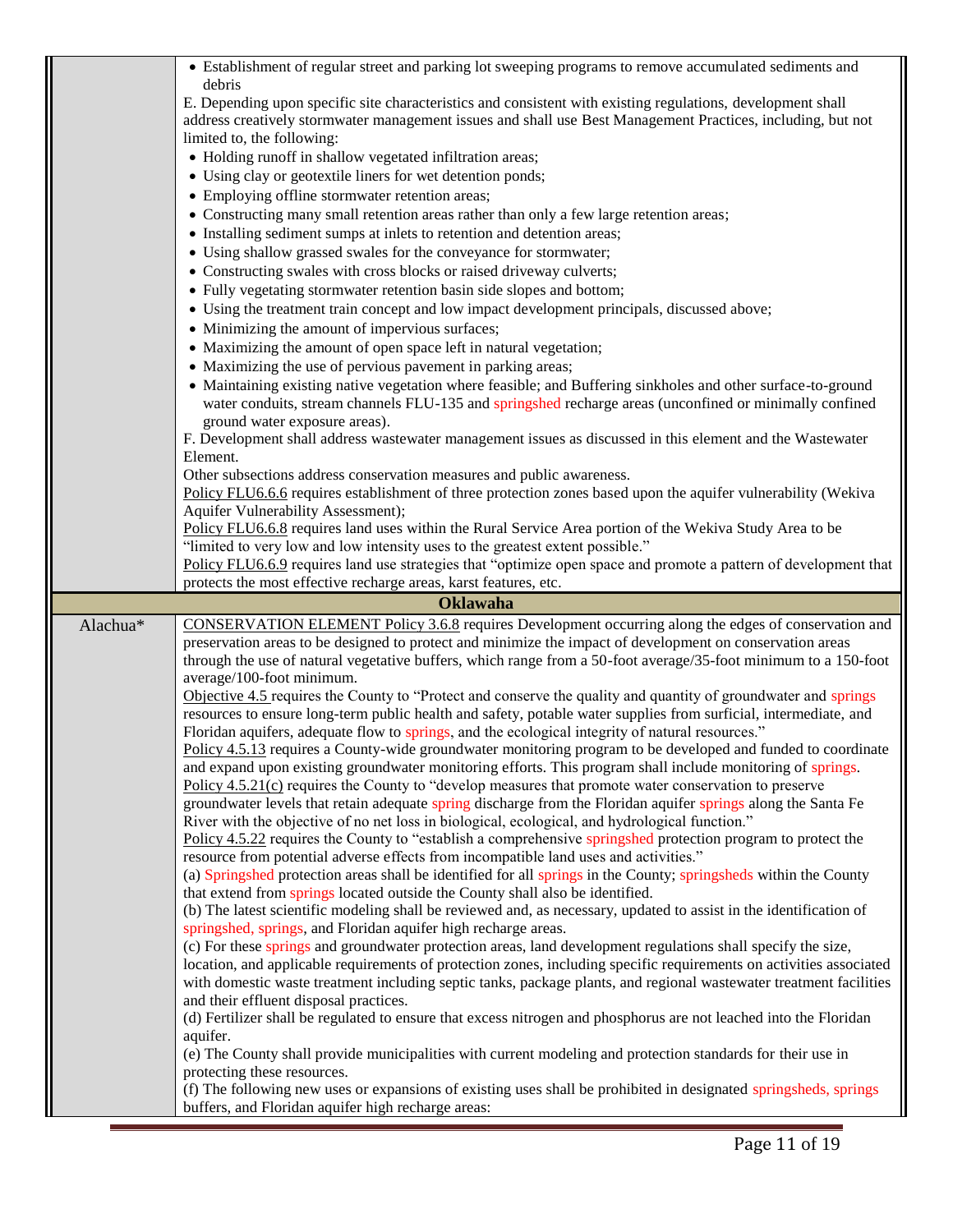|         | (1) Rapid infiltration basins for wastewater effluent disposal.                                                                                                                                                                       |
|---------|---------------------------------------------------------------------------------------------------------------------------------------------------------------------------------------------------------------------------------------|
|         | (2) New or expanded surface water discharge of treated wastewater.                                                                                                                                                                    |
|         | (3) Large scale land application of Class A or B biosolids.                                                                                                                                                                           |
|         | (4) Land application of septage.                                                                                                                                                                                                      |
|         | (g) The County shall develop effluent discharge standards for new and existing wastewater treatment plants in                                                                                                                         |
|         | springshed protection areas for inclusion in the Land Development Code.                                                                                                                                                               |
|         | (h) Reclaimed water standards in Policy 4.6.16 item (d) shall apply.                                                                                                                                                                  |
|         | Policy 4.6.16 requires land uses that have the potential to pollute surface waters (are located adjacent to surface                                                                                                                   |
|         | waters and that contribute significant nutrient loadings) to be identified and regulated using, among others listed,                                                                                                                  |
|         | the following measure to protect water quality and biological health:                                                                                                                                                                 |
|         | (h) The use of performance based treatment systems may be required in highly sensitive areas, such as in                                                                                                                              |
|         | proximity to Outstanding Florida Waters, impaired waters, in springsheds where karst features are prominent and                                                                                                                       |
|         | conduit flow is known to exist, or where the lot sizes are small and do not allow for adequate nutrient reduction to                                                                                                                  |
|         | be met at the property boundary. These systems shall be designed and permitted under a defined performance<br>standard criterion (e.g. Secondary or Advanced Secondary treatment standards). This measurable performance              |
|         | standard can be adopted as a risk based mitigation strategy for site specific concerns.                                                                                                                                               |
|         | Map 2 illustrates the Alachua County Floridian Aquifer High Recharge Area                                                                                                                                                             |
| Marion* | FUTURE LAND USE ELEMENT Objective 1.7: Protection of Natural and Historic Resources:                                                                                                                                                  |
|         | "To prevent further degradation of natural and historic resources by directing development through transfer of                                                                                                                        |
|         | development rights, purchase of development rights, and performance standards specified by the policies                                                                                                                               |
|         | accompanying this objective and by the policies concerning Environmentally Sensitive Overlay Zones, Springs                                                                                                                           |
|         | Protection Zones and Karst Sensitive Areas."                                                                                                                                                                                          |
|         | FUTURE LAND USE ELEMENT Policy 1.7.5: Environmentally Sensitive Overlay Zone - "For the purpose of                                                                                                                                    |
|         | regulating intensity of development where environmentally sensitive lands may be subject to the adverse impacts                                                                                                                       |
|         | of development, or where a specific natural feature or area requires protection, certain lands have been designated                                                                                                                   |
|         | as being in an Environmentally Sensitive Overlay Zone on the Future Land Use Map Series Map #11. Through                                                                                                                              |
|         | this policy, standards and procedures will be established for the Environmentally Sensitive Overlay Zone that:                                                                                                                        |
|         | a. Protect the quality of surface water, ground water and springs;                                                                                                                                                                    |
|         | b. Protect the habitat of listed species in a manner that is consistent with the management, recovery, or habitat<br>requirement plans or guidelines that have been produced by State or Federal agencies and protect and/or conserve |
|         | unique vegetative communities;                                                                                                                                                                                                        |
|         | c. Protect flood storage and floodplain capacity;                                                                                                                                                                                     |
|         | d. Establish minimum tract/parcel width and depth for the types of areas within the Environmentally Sensitive                                                                                                                         |
|         | Overlay Zone;                                                                                                                                                                                                                         |
|         | e. Provide for development mitigation, re-vegetation, buffering, and setback measures within the Environmentally                                                                                                                      |
|         | Sensitive Overlay Zone;                                                                                                                                                                                                               |
|         | f. Provide for building and development practices and techniques which protect the integrity of the                                                                                                                                   |
|         | Environmentally Sensitive Overlay Zone and achieve the purpose of this policy;                                                                                                                                                        |
|         | g. Provide for storm water management practices;                                                                                                                                                                                      |
|         | h. Provide standards for on-site sewage disposal systems to those which protect and achieve the purpose of this                                                                                                                       |
|         | policy;                                                                                                                                                                                                                               |
|         | i. Provide for site analysis to include, but not be limited to soil suitability, topographic relief, and geologic<br>characteristics; and                                                                                             |
|         | j. Establish a Springs Protection Zone, that includes the Primary and Secondary Zone, that are additional, but                                                                                                                        |
|         | distinct parts of the Environmentally Sensitive Overlay Zone. The Springs Protection Zone shall only be regulated                                                                                                                     |
|         | pursuant to distinct Springs Protection Zone standards and criteria and not to general Environmentally Sensitive                                                                                                                      |
|         | Overlay Zone criteria set forth in the Comprehensive Plan or Land Development Regulations. Where the                                                                                                                                  |
|         | Environmentally Sensitive Overlay Zone and Springs Protection Zone overlap, the more restrictive requirements                                                                                                                         |
|         | shall apply.                                                                                                                                                                                                                          |
|         | To achieve the purpose of this policy, criteria shall be followed in maintaining Land Development Regulations                                                                                                                         |
|         | for areas within the Environmentally Sensitive Overlay Zone as outlined the Appendix B, Section B-3,                                                                                                                                  |
|         | Environmentally Sensitive Overlay Zone Standards."                                                                                                                                                                                    |
|         | FUTURE LAND USE ELEMENT Policies 1.7.12 and 1.7.13 set forth standards and guidelines for "a land                                                                                                                                     |
|         | development review process for karst sensitive areas to determine potential problems and environmental impacts                                                                                                                        |
|         | of development" and prohibiting expansion of any existing landfill within these areas and setting forth                                                                                                                               |
|         | requirements for landfill contents/solid waste and material.                                                                                                                                                                          |
|         | <b>CONSERVATION ELEMENT Policy 1.1.1</b> requires the County to include "those rivers, lakes and springs with                                                                                                                         |
|         | defined Minimum Flows and Levels, as designated by local, state, or federal agencies, in conjunction with local<br>and regional Water Supply Plans; and substantial high water recharge areas or Springs Protection Zones as          |
|         |                                                                                                                                                                                                                                       |
|         |                                                                                                                                                                                                                                       |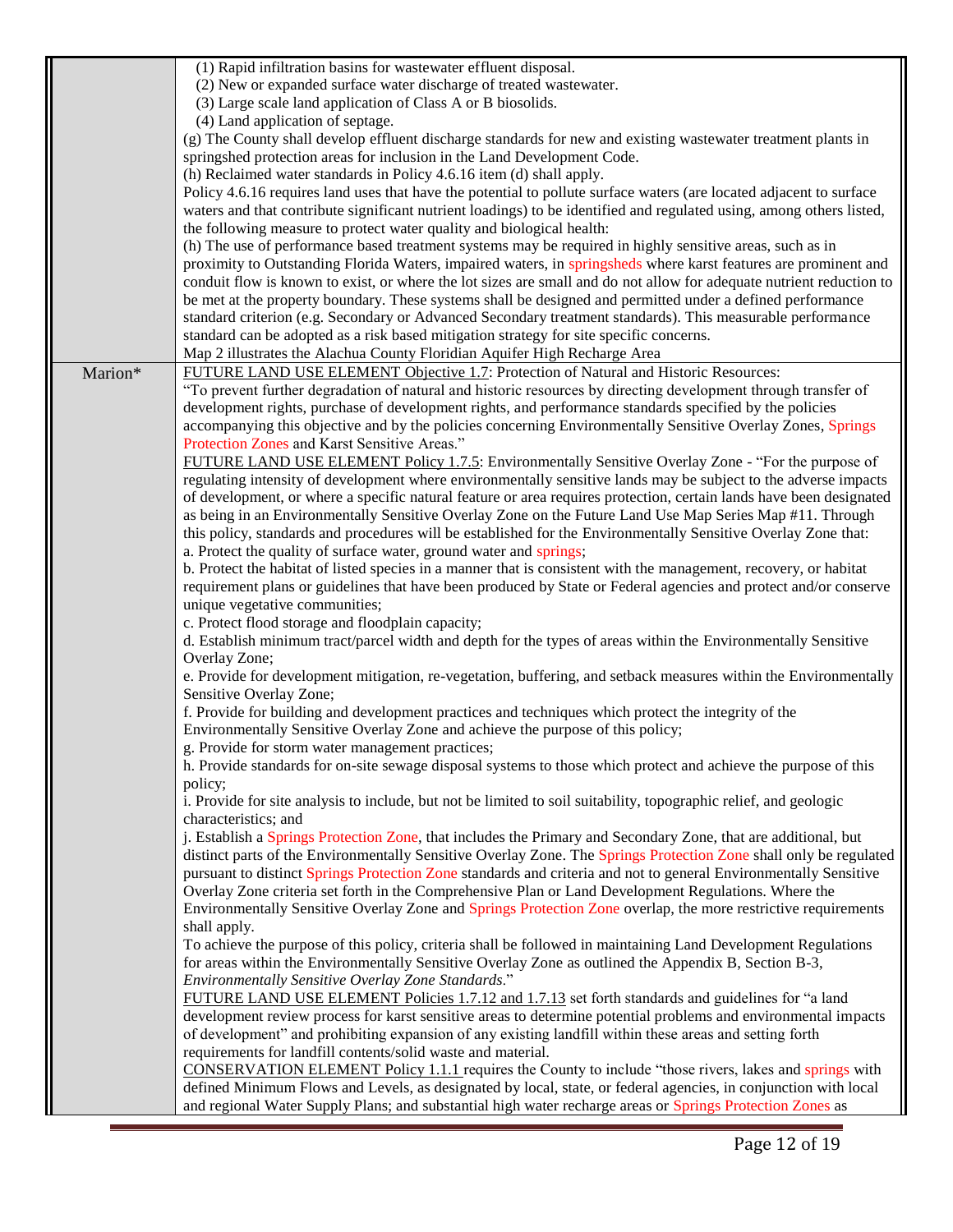|       | Page 13 of 19                                                                                                                                                                                                                                                                                                                                                                                                                                                                                                                                                                                                                                                                                                                                                                                                                                                                                                                                                                                                                                                                                                                                                                                                                                                                                                                                                                                                                                                                                                                                                                                                                                                                                                                                                                                                                                                                                                                                                                                                                    |
|-------|----------------------------------------------------------------------------------------------------------------------------------------------------------------------------------------------------------------------------------------------------------------------------------------------------------------------------------------------------------------------------------------------------------------------------------------------------------------------------------------------------------------------------------------------------------------------------------------------------------------------------------------------------------------------------------------------------------------------------------------------------------------------------------------------------------------------------------------------------------------------------------------------------------------------------------------------------------------------------------------------------------------------------------------------------------------------------------------------------------------------------------------------------------------------------------------------------------------------------------------------------------------------------------------------------------------------------------------------------------------------------------------------------------------------------------------------------------------------------------------------------------------------------------------------------------------------------------------------------------------------------------------------------------------------------------------------------------------------------------------------------------------------------------------------------------------------------------------------------------------------------------------------------------------------------------------------------------------------------------------------------------------------------------|
|       | • Protection of common open space, wetlands and other natural features in perpetuity by easement, or similar<br>recorded and legally binding instrument.<br>• Preservation of wildlife, natural habitat, and karst features on site. A study of listed species as required by the<br>Conservation Element.<br>• Maintenance, enhancement, and protection of corridors for wildlife movement in coordination with adjacent<br>properties;<br>• Minimal site disturbance and alteration of terrain, through use of design techniques, such as Low Impact<br>Development, that protect native vegetation and minimize earth movement such as reduced lane widths, stem-<br>wall construction, swales, and native landscaping. A wetland assessment for all development. The purpose of said<br>wetland assessment is to maintain the integrity of wetland systems.<br>• Use of Best Management Practices for native landscaping and —right plant-right place landscaping techniques<br>to provide compatibility with the natural environment and minimize the use of chemicals, pesticides, and water<br>for irrigation. No invasive exotic plant species shall be used in landscaping.<br>• Implementation of water conservation techniques including the restriction of irrigated lawn and landscaping to<br>no more than 50% of all pervious areas for both residential lots and common areas.                                                                                                                                                                                                                                                                                                                                                                                                                                                                                                                                                                                                                                   |
|       | maintain the long-term viability of these natural resources through a comprehensive and holistic approach to<br>land use, land preservation, water resource protection, and wildlife and habitat needs within the Wekiva<br>Basin and Wekiva Springshed."<br>FUTURE LAND USE ELEMENT Objective I-3.3: Wekiva River Protection Area: "The County shall regulate<br>the use of land within the Wekiva River Protection Area as defined by Florida Statutes, to implement protection<br>policies and regulations that maintain rural density and character in the aggregate, concentrate development<br>farthest from surface waters and wetlands of the Wekiva River System, minimize impacts on water quantity and<br>quality, protecting native vegetation, wetlands, habitat, wildlife and wildlife corridors, and restrict open space<br>areas to conservation and passive recreational uses. Regardless of the land use designation or zoning classification<br>assigned to any parcel of property located within the Wekiva River Protection Area, no development may be<br>approved upon parcels so located unless the proposed development conforms to the provisions of the Wekiva<br>River Protection Act, the Comprehensive Plan and Land Development Regulations adopted pursuant to the<br>Comprehensive Plan."<br>Policy I-3.4.5 Development Design Standards: In order to protect natural resources, including but not limited to<br>aquifer recharge, karst features, native vegetation, habitat, and wildlife, new development within the Wekiva<br>Study Area shall implement conservation design standards including at a minimum:<br>• Clustering of development to create large contiguous tracts of common open space; to protect environmentally<br>sensitive areas, including but not limited to habitat, wildlife, and wildlife corridors; to maximize buffering to<br>adjacent conservation land; to protect aquifer recharge and karst features; and to create opportunities for passive<br>recreation. |
| Lake* | As stated in FUTURE LAND USE ELEMENT Goal I-3 - Wekiva Area:<br>"The Wekiva basin and springshed, including the Wekiva River and its tributaries, springs, aquifer recharge<br>areas, wetland and upland habitats, sensitive natural habitats, wildlife, and wildlife corridors, are natural<br>resources of irreplaceable value. Furthermore, the Wekiva basin and springshed are essential components of<br>a larger ecosystem of public and private lands that extends into the Ocala National Forest. Lake County shall                                                                                                                                                                                                                                                                                                                                                                                                                                                                                                                                                                                                                                                                                                                                                                                                                                                                                                                                                                                                                                                                                                                                                                                                                                                                                                                                                                                                                                                                                                      |
|       | environmentally sensitive lands due special protection through measures such as buffering form adverse impacts<br>of development, Transfer of Development Rights to lower density in sensitive areas, acquisition through the Parks<br>and Environmentally Sensitive Land Acquisition Program and requiring development to avoid adverse impacts to<br>these resources."<br>Objective 1.2 and corresponding policies set forth minimum standards and guidelines for protecting, conserving,<br>appropriately using, and enhancing the quality and natural function of the environmentally sensitive lands, natural<br>reservations, and locally significant resources and require the County Land Development Code to include the<br>mechanisms to minimize the impact of development upon and protect, conserve, and enhance the quality and<br>natural function of environmentally sensitive lands, natural reservations, and locally significant natural resources.<br>These standards and guidelines address stormwater management, open space, tract size, lowering density, on-site<br>sewage disposal, conservation easements, clustering, etc.<br>Policy 1.2.13 requires the County to "protect, conserve, and enhance the quality and quantity of the groundwater<br>resourcesin accordance with springs protection zone standards and restriction of "activities that are known to<br>adversely affect the quality and quantity of groundwater resources, such as: inadequate stormwater management,<br>inappropriate use of septic tanks; use of fertilizers and chemicals not in accordance with best management<br>practices; intense development in karst sensitive areas, and inadequate handling of hazardous materials."<br>Map 14 shows Springs Protection Zones.                                                                                                                                                                                                                                              |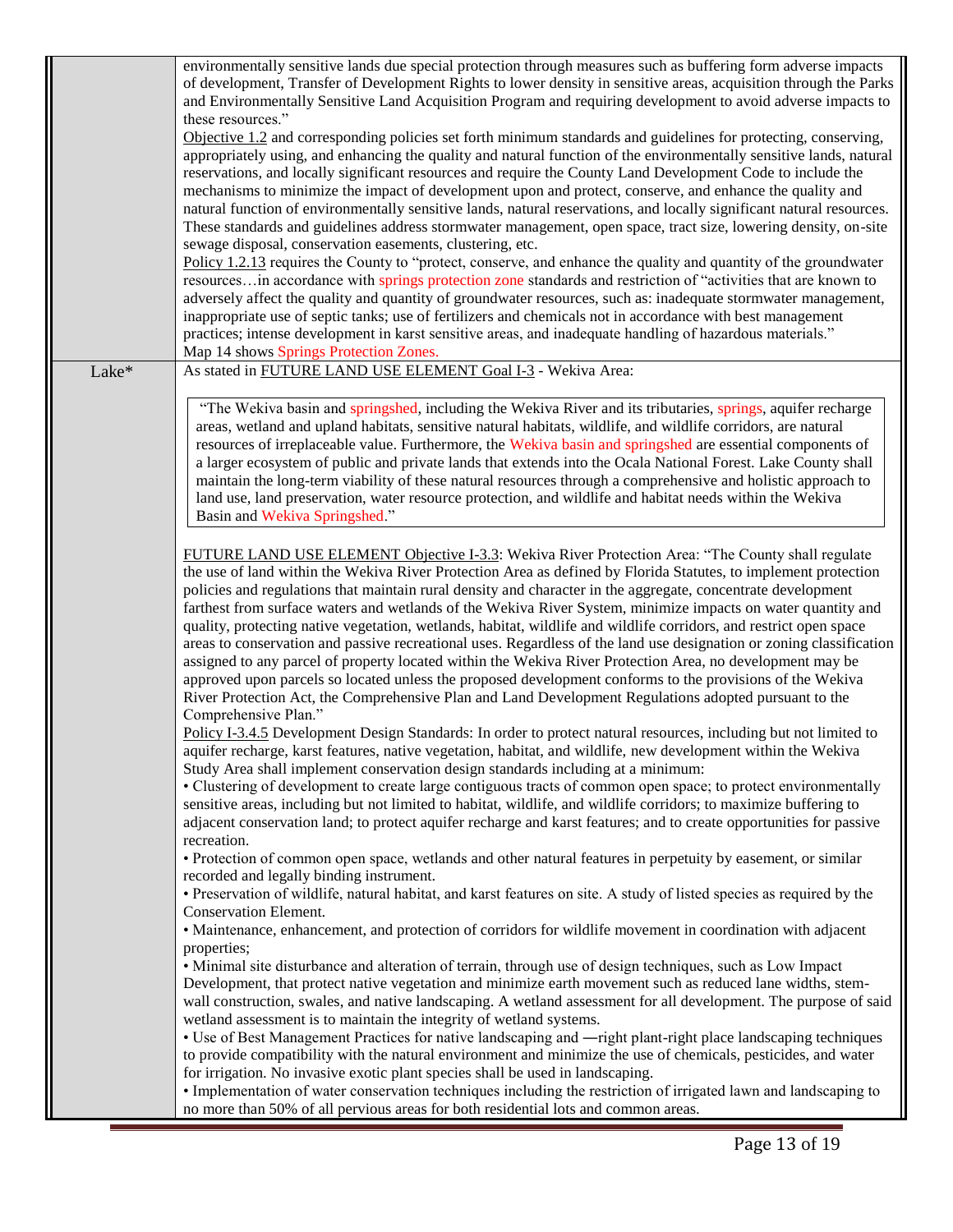• Preservation of dark skies through dark sky lighting ordinances.

• Central water and sewer facilities that can be connected to a regional system when available for all new development within the Wekiva Study Area that has a density equal to or greater than one unit per net buildable acre.

• Installation of reclaimed water lines within service areas in order to ensure the present or future capability to receive treated reuse water to the maximum extent possible.

• Use of water conservation devices and practices for all development.

• Implementation of Best Management Practices according to the principles and practices of the Florida Yards and Neighborhoods Program.

• Implementation of Firewise community design, including but not limited to, residential defensive space, setbacks from conservation lands, common area design and recommended construction material selection, should be based on the recommendations of National Fire Plan standards.

FUTURE LAND USE ELEMENT Policies I-3.4.8 and I-3.4.9 set forth minimum setbacks from karst features, which range from 100 feet for karst to 300 feet for springs, and development Best Management Practices for groundwater protection within the Wekiva Study Area.

CONSERVATION ELEMENT Policy III-2.1.14 - Identify Aquifer Protection Zones/Conservation Measures: "The County shall identify critical areas and land uses within the County that may impact the County's ground water resources. In consultation with state and federal resource management agencies, the County shall establish aquifer protection zones. Land Development Regulations shall be established to protect these areas from a reduction of the volume of recharge, to minimize the impact of development on the quality of surface and ground waters, to sustain the rate of flow from springs, and reduce the vulnerability of ground water from contamination."

Policy III-2.1.20 – Springsheds/Conservation Measures: "Within 12 months of the effective date of the Comprehensive Plan, the County will adopt Land Development Regulations and land use strategies, including but not limited to a reduction of land use density and intensity within springsheds, to protect the water quality and discharge volume from springs."

OBJECTIVE III-2.3 SPRINGSHEDS: "The County shall protect, to the maximum extent possible, sensitive areas within and adjacent to all springsheds, including springs, seeps, recharge areas, sinkholes, caves, and other karst features. As opportunities for restoration present themselves, the County will participate, to the maximum extent practicable. The following policies shall apply within springsheds, including but not limited to those in the Wekiva Study Area [not listed here for brevity sake].

Policy III-2.3.1 - Identification and Protection of Springshed Resources: "The County, in cooperation with federal, state, regional, and local agencies, shall use the Floridan Aquifer Vulnerability Assessment, the Wekiva Aquifer Vulnerability Assessment, ground water models, and other tools as appropriate, to identify and map springs and springsheds, and to designate Springshed Protection Zones to protect the springshed and spring systems resources and designate appropriate land uses in these zones.

In and around critical springshed resources and sensitive springshed areas, low density and intensity land uses will be designated, including conservation lands, silviculture, parks and recreation areas, and pastures.

Primary Springshed Protection Zones: Preferred land uses will be rural low density or low intensity uses including preservation, conservation, recreation and open space. In addition, long-crop rotation silviculture33 and unimproved rangeland uses are appropriate within the primary zone.

Secondary Springshed Protection Zones: Preferred land uses will be rural transitional density or low intensity uses including conservation, recreation and open space, silviculture, and rangeland.

Policy III-2.3.2 - Avoid Inappropriate Uses in Springshed Protection Zones: "Within the primary and secondary springshed protection zones, avoid mining, industrial and heavy commercial land uses, golf courses, and urban uses with extensive impervious surfaces. Agriculture shall implement Best Management Practices to protect primary and secondary protection zones.

Policy III-2.3.3 - Acquire Land in Springshed Protection Zones: "The County shall seek to protect primary springshed protection zones through the acquisition of land for conservation or through the purchase of easements in these areas. Karst features with the potential to1 consideration for acquisition by the County.

Policy III-2.3.4 - Development Practices in Springsheds: "In addition to providing for consistency with all provisions of the Future Land Use Element, new development and the expansion of existing development within springsheds shall be required to employ Low Impact Development and Best Management Practices identified in the Florida Department of Environmental Protection/Florida Department of Community Affairs publication *Protecting Florida's Springs—Land Use Planning Strategies and Best Management Practices*, or its successor documents. Existing development shall be required to employ Low Impact Development practices and Best

Management Practices, to the greatest extent possible. Land Development Regulations shall be adopted to specify the required practices.

Policy III-2.3.5 - Protect Springsheds and Karst Features Through Purchase: "The County may use revenues and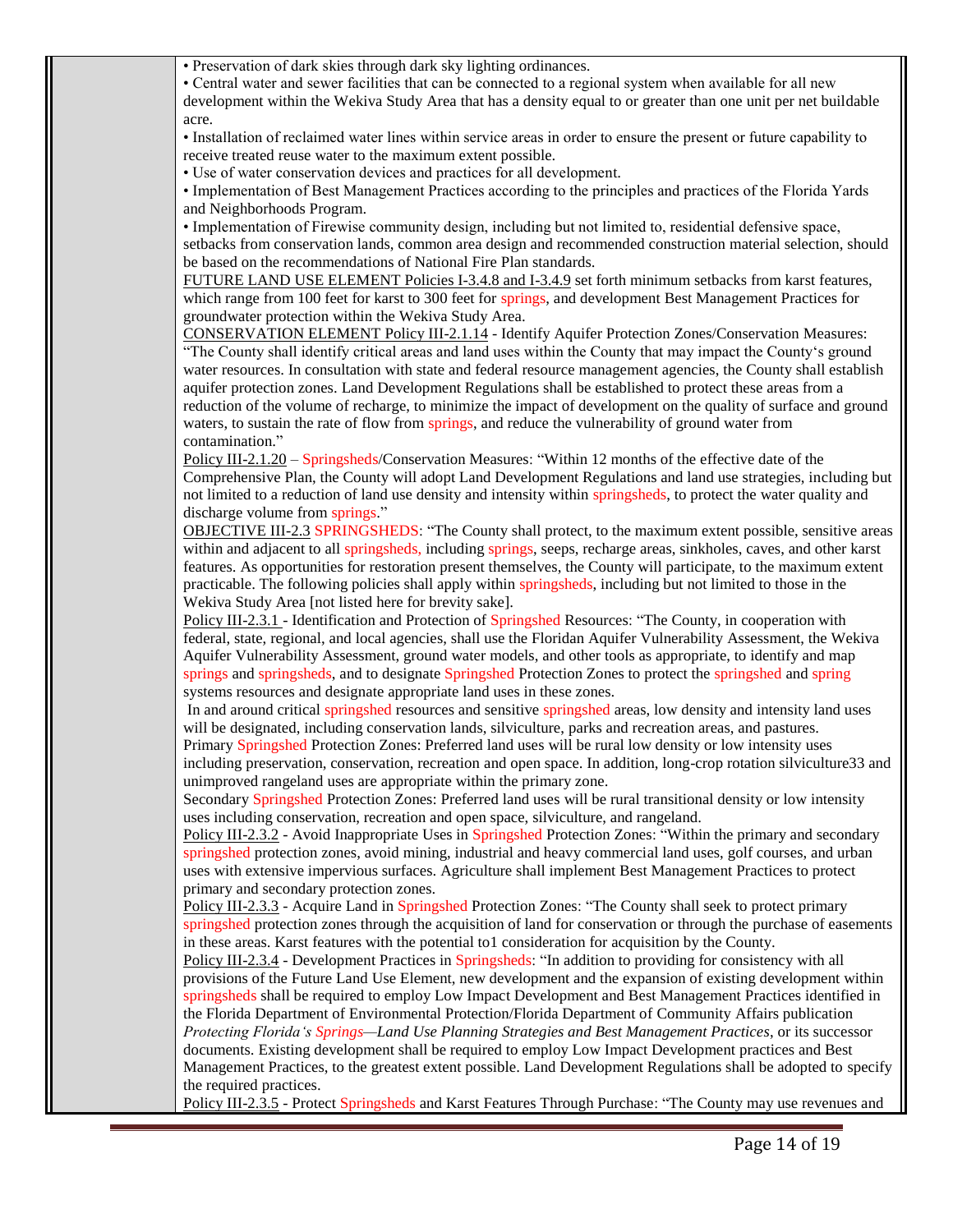monies that may become available to match or leverage funds for private or public acquisition programs including but not limited to the Florida Forever Program, the Florida Community Trust, and the Lake County Land Acquisition Program and any other existing or newly implemented program to acquire fee simple ownership or less than fee ownership through conservation easements. Karst features directly impacting or showing the potential to impact ground and surface water quality shall be considered for acquisition by the County with priority given to those areas where acquisition would protect the health and welfare of the citizens and environment.

Policy III-2.3.6 - Create Open Areas within Springsheds: "The County may identify other approaches to create open areas within the springsheds such as connecting existing dedicated open space areas, trails, pedestrian pathways, and, where appropriate, utility corridors to form a greenway system.

Policy III-2.3.7 - Water Quality Monitoring Within Springsheds: "The County shall continue its springs sampling program on a quarterly basis. Regular spring flow measurements shall also be included as a part of this monitoring program. This program shall also provide for periodic sampling and testing of the surface and ground water quality within springsheds and springshed protection zones. Monitoring programs shall be coordinated with sampling and testing programs of the U. S. Geological Survey, Florida Department of Environmental Protection, the Water Management Districts and other federal, state, regional and local agencies. Funding sources shall be sought to enhance the local program.

Policy III-2.3.8 - Environmental Education: "The County shall establish environmental programs to educate the public and community leaders about the relevance to their community and region of springs, springsheds, springshed protection, ground water, aquifers, water pollution, and karst features, and the vital hydrological system of which they are a part. Environmental education programs should enhance the environmental literacy of the public and community leaders with respect to water resources, natural values, and threats facing local springs and springsheds. The County shall coordinate with local colleges, the school board, and individual schools to develop environmental education programs for school-aged children regarding springsheds, water bodies, watersheds and ground water. The educational tools of the Lake County Water Resource Atlas shall be included in these programs.

Policy III-2.3.9 - The Use of Best Management Practices in Agricultural and Silviculture Operations to Protect Springsheds: "Within springsheds, agricultural and silviculture operations shall use Best Management Practices that are compatible with the need to protect springsheds and conserve the water resources pursuant to Section 403.067, F.S. Agricultural and silviculture operations that file a Notice of Intent with the Department of Agriculture and Consumer Services and implement Best Management Practices developed by the Department of Agriculture and Consumer Services and adopt by rule pursuant to Section 403.067, F.S., shall be considered to meet the requirements of this policy. The County shall also encourage the use of the protection practices contained in the publication *Protecting Florida's Springs-Land Use Planning Strategies and Best Management Practices,* (Department of Community Affairs/Department of Environmental Protection, 2002) by Agricultural and Silvicultural uses. The County shall encourage long-crop rotation silviculture and unimproved pasture within the primary zone and minimum tillage farming elsewhere within the springshed. The County shall work with federal, state, regional, and local agencies, and existing agricultural extension programs to educate, encourage and assist farmers and the agricultural industry within springsheds to use Best Management Practices that minimize use of water, fertilizers, herbicides and pesticides and that reduce erosion.

Policy III-2.3.14 - Require Open Space and Buffers within Springsheds: "The County shall require a minimum percentage of dedicated open space for new development within identified springsheds, consistent with the Future Land Use Element. Clustering techniques shall be used to create open space for aquifer recharge and protection of karst features. Development will be clustered on the least sensitive portion of the development site and will establish undisturbed buffer areas of at least 100 feet from karst features with an aquifer connection. Setback and buffer standards established within the Future Land Use Element shall apply within the Wekiva Study Area. Policy III-2.3.15 - Guide Development Away from Areas of Aquifer Vulnerability and Springshed Protection Zones: "The County shall guide development away from areas of aquifer vulnerability and springshed protection zones identified by the Florida Aquifer Vulnerability Assessment, the Wekiva Aquifer Vulnerability Assessment, or other acceptable methodology approved by the County. A variety of approaches may be used including designation of land use type and density restrictions, buffer requirements, land acquisition and conservation easements.

Policy III-2.3.16 - Identify Karst Features within Proposals for New Development: Karst features shall be accurately identified within development proposals. The County shall require strategies for protecting these features during construction and after development, which promote the following:

• Inclusion of karst features into pervious open space areas;

• Use of landscape design principles to incorporate karst features as aesthetic elements;

• Pretreatment of stormwater runoff, in accordance with applicable federal, state, regional and local regulations, prior to discharge to karst features, and prohibition of stormwater discharge to karst features determined to have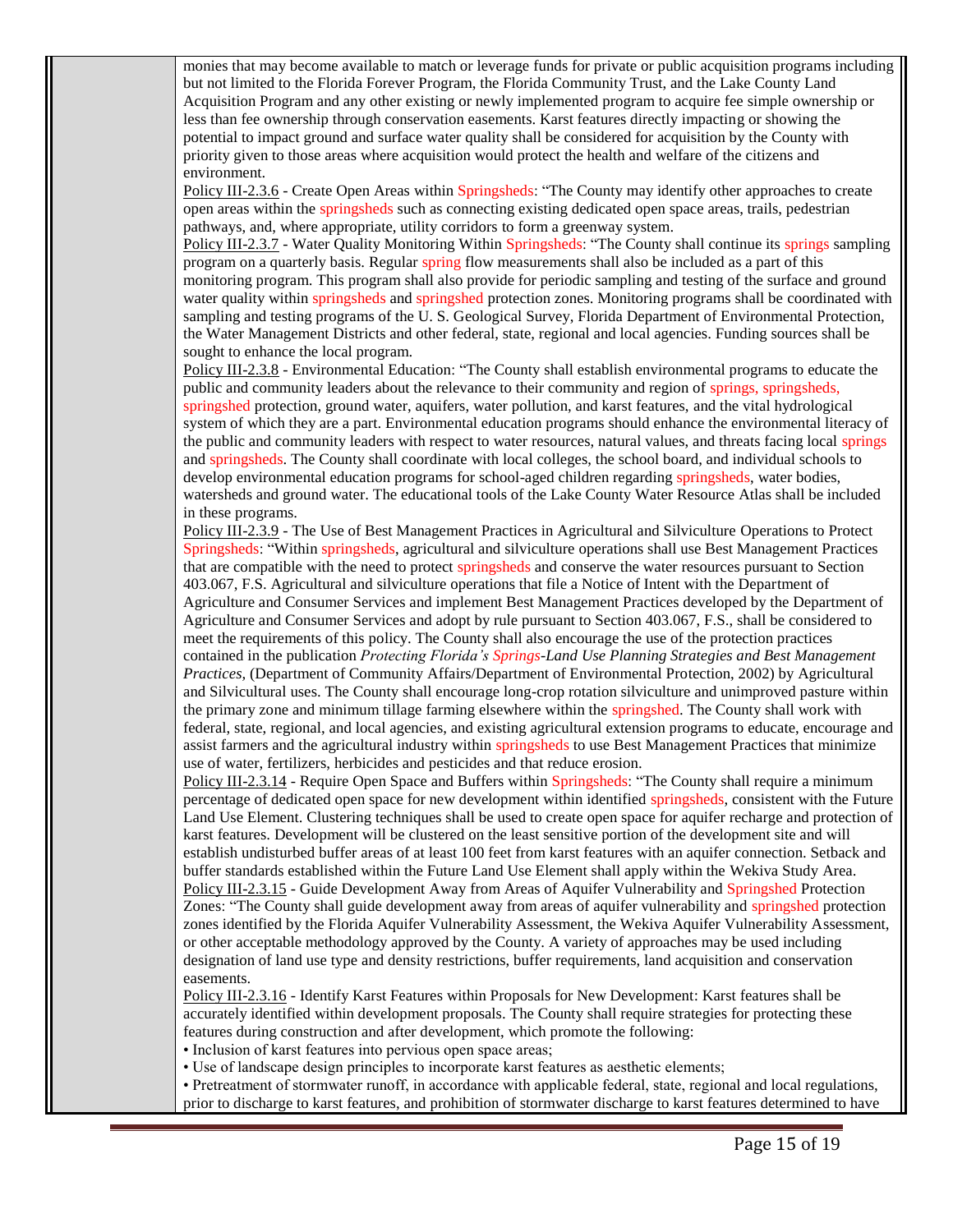|                      | an aquifer connection;<br>• Prohibition of discharge of wastewater effluent to karst features; and<br>• Perimeter buffering around features to maintain natural function, edge vegetation, and structural                                                                                                                                     |  |
|----------------------|-----------------------------------------------------------------------------------------------------------------------------------------------------------------------------------------------------------------------------------------------------------------------------------------------------------------------------------------------|--|
|                      | protection.<br>Policy III-2.3.17 - Establish a Water Quality Protection Strategy for Springsheds: "The County shall adopt design<br>criteria for stormwater management practices that:                                                                                                                                                        |  |
|                      | • Minimize the leaching or discharge of nutrients and pollutants;                                                                                                                                                                                                                                                                             |  |
|                      | • Use karst area requirements similar to those required by the St. Johns River Water Management District;<br>• Consider funding of the Florida Yards and Neighborhoods Program to educate the public about proper lawn and<br>landscaped area fertilization and irrigation;                                                                   |  |
|                      | • Incorporate the principles of the Florida Yards and Neighborhoods Program into local landscaping ordinances;<br>• Adopt water conservation programs;                                                                                                                                                                                        |  |
|                      | • Educate the public about the proper operation and maintenance of septic tanks;                                                                                                                                                                                                                                                              |  |
|                      | • Coordinate with the Florida Department of Health to 1 develop a septic management program to assure that<br>these systems are regularly inspected, pumped out, or brought up to current standards if the system fails;<br>• Promote a local stewardship —adopt a springl type program and other incentive and volunteer springshed          |  |
|                      | awareness and protection programs;                                                                                                                                                                                                                                                                                                            |  |
|                      | • Ensure any site alteration adheres to Low Impact Development principles and practices, minimizing site<br>disturbance, clearing of natural vegetation, and soil compaction; and,                                                                                                                                                            |  |
|                      | • Require stormwater management systems to be designed according to Low Impact Development principles and                                                                                                                                                                                                                                     |  |
|                      | practices over conventional systems to the greatest extent practicable.<br>Policy III-2.3.18 - Golf Courses within Springsheds: "The County shall require that all golf course siting, design,                                                                                                                                                |  |
|                      | construction, management, and monitoring practices within springshed areas in the County, implement golf                                                                                                                                                                                                                                      |  |
|                      | course practices described in the Protecting Florida's Springs Manual-Land Use Planning Strategies and Best<br>Management Practices (Florida Department of Community Affairs and Florida Department of Environmental                                                                                                                          |  |
|                      | Protection, 2002), or its successor documents. In addition, the County shall implement Land Development                                                                                                                                                                                                                                       |  |
|                      | Regulations to further govern the development and management of golf courses within springsheds and aquifer<br>protection zones.                                                                                                                                                                                                              |  |
| <b>Springs Coast</b> |                                                                                                                                                                                                                                                                                                                                               |  |
| Citrus*              | The introduction to the CONSERVATION ELEMENT states in part "Citrus County has three spring groups that<br>contain three first magnitude springs (Southwest Florida Water Management District, 2001). A spring group is<br>defined as a complex of springs, often spread over an area of several square miles, which are discharge points for |  |
|                      | ground water in a discrete ground water basin. The Kings Bay Springs group (also known as Crystal River) is the<br>largest and contains over 30 individual springs. The Homosassa Springs Group and Chassahowitzka Springs<br>Group form the headwaters of their respective coastal rivers."                                                  |  |
|                      | Table 3-2 lists these springs by watershed and the springshed for the springs groups are identified on Figure 3.5.1<br>and the Springshed Map for Citrus County.                                                                                                                                                                              |  |
|                      | CONSERVATION ELEMENT Objective 3.17: "The County will establish appropriate measures to protect its<br>springs, springsheds, and surface water contributing areas."                                                                                                                                                                           |  |
|                      | Policy 3.17.1: "The County will develop and assess objective criteria by which to evaluate development for<br>impacts to first magnitude spring systems by 2009. Assessment of impacts may include ground water impacts,                                                                                                                      |  |
|                      | surface water impacts, upland vegetative cover, buffers and filter strips, shoreline impacts, wetland systems, site                                                                                                                                                                                                                           |  |
|                      | ground area coverage, watershed level impacts, airborne emissions, and hazardous materials management."<br>Policy 3.17.2: "The County will identify the recharge and groundwater contribution areas, or springsheds, of the                                                                                                                   |  |
|                      | three first magnitude springs systems, Crystal River/King's Bay, Homosassa, and Chassahowitzka."<br>Policy 3.17.3: "The County shall map all springs of second degree or lesser magnitude as part of its                                                                                                                                      |  |
|                      | comprehensive watershed management master plans being developed in cooperation with the Southwest Florida                                                                                                                                                                                                                                     |  |
|                      | Water Management District."<br>Objective 3.18 Citrus County shall protect the surface water quality of springs, spring runs, and sink holes open to                                                                                                                                                                                           |  |
|                      | the aquifer.                                                                                                                                                                                                                                                                                                                                  |  |
|                      | Policy 3.18.1 The County will develop land development regulations to address development and site<br>construction practices adjacent to springs, spring runs, and sinkholes open to the aquifer.                                                                                                                                             |  |
|                      | Policy 3.18.2: "During construction in the vicinity of springs a buffer of native vegetation of 100 feet or greater                                                                                                                                                                                                                           |  |
|                      | shall protect uplands around springs, spring runs, and open sinkholes. When site restrictions interfere with the<br>accommodation of a buffer, an engineered system that meets the same standards of protection may be submitted                                                                                                              |  |
|                      | as an alternative. Spring run shall be defined as a spring fed stream flowing from its source to its confluence into                                                                                                                                                                                                                          |  |
|                      | a receiver river, lake, canal, or other body of water.                                                                                                                                                                                                                                                                                        |  |
|                      | Policy 3.18.3 prohibits certain uses from locating within 500 feet of any spring, spring run creek, sink, or<br>contributing stream or surface waterbody (except for the Cross Florida Barge Canal).                                                                                                                                          |  |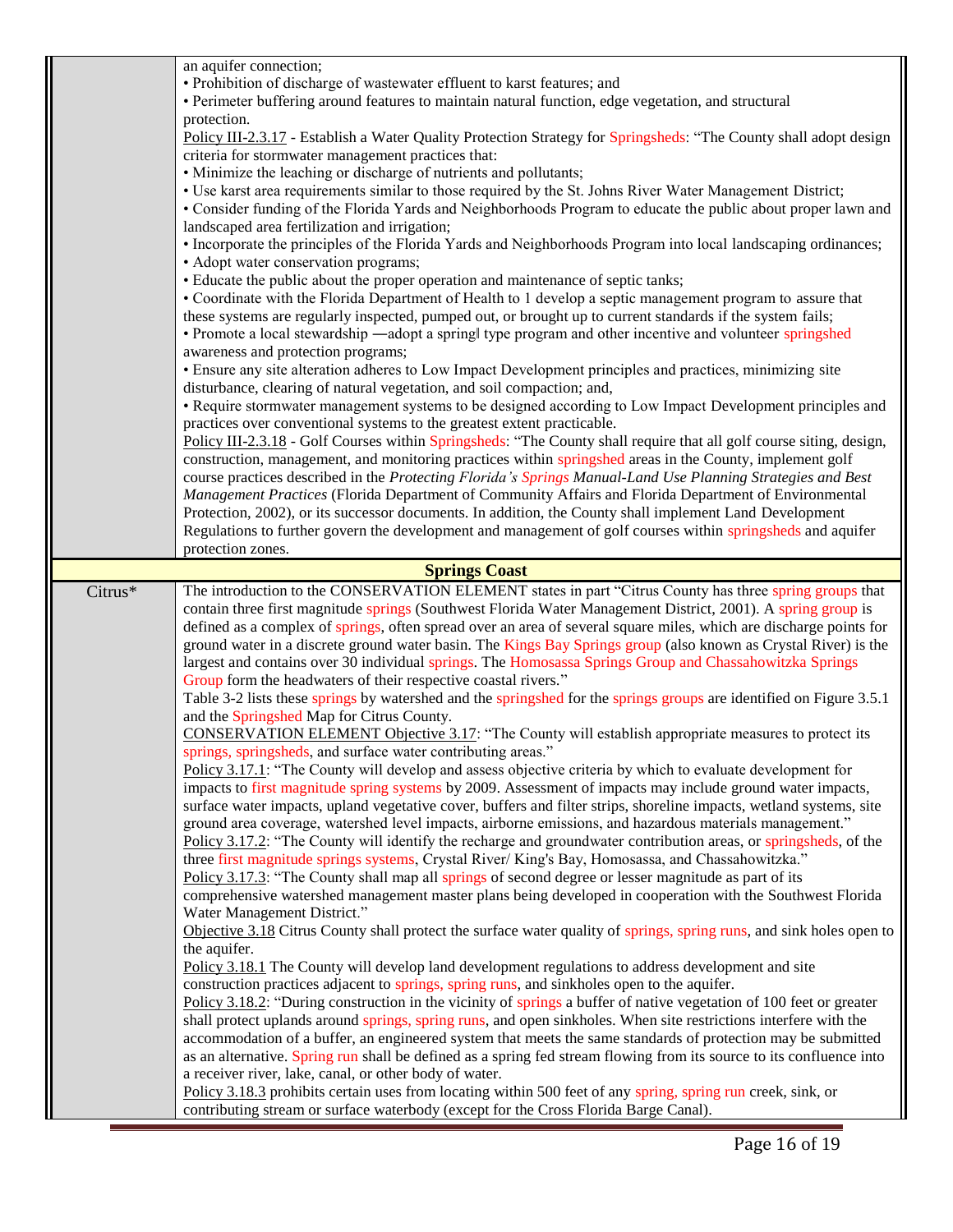|              | Policy 3.18.6 sets forth several Best Management Practices for use in the design of stormwater management               |
|--------------|-------------------------------------------------------------------------------------------------------------------------|
|              | facilities and systems to reduce nutrient loading.                                                                      |
|              | Policies 3.18.7 and 3.18.11 require protection of springs by prohibiting increases in allowed land use intensity at     |
|              | the Generalized Future Land Use level within 100 feet of a spring or open sinkhole and within a Karst Sensitive         |
|              | Area without a hydrogeological analysis that addresses impact to groundwater resources, respectively.                   |
|              | Policy 3.19.3 requires building setbacks from springs, spring runs, sinkholes, and caves shall be developed based       |
|              | on best data available by 2009. In the interim, a minimum 100-foot building setback shall be required. The              |
|              | setback shall retain natural vegetation.                                                                                |
| Hernando*    | CONSERVATION ELEMENT Objective 6.01D: Establish Conservation Areas in the Weeki Wachee Swamp and                        |
|              | Floodways of the Withlacoochee River:                                                                                   |
|              | Policy $6.01D(1)$ : Identify wetlands contiguous to the Gulf of Mexico and upland hammocks within the areas             |
|              | known as the Weeki Wachee Swamp and Chassahowitzka Swamp.                                                               |
|              | Objective 6.02A: Protect the Groundwater Aquifer from Pollution Which Would Adversely Impact Water                      |
|              | Quality.                                                                                                                |
|              | Policy 6.02A(1): Coordinate with the Southwest Florida Water Management District and Florida Department of              |
|              | Environmental Protection the identification of aquifer quality, prime recharge areas, sinkholes and pollution           |
|              | sources.                                                                                                                |
|              | Objective 6.02C: Protect the Quality and Quantity of Waters Which Flow Into Estuaries.                                  |
|              | Policy $6.02C(1)$ : Identify drainage basins which flow directly or through natural springs and their discharge         |
|              | courses into the Gulf of Mexico.                                                                                        |
|              | $Policy 6.02C(2)$ : Evaluate any development proposal for its effect on the quantity and quality of surface waters      |
|              | which flow into the Gulf of Mexico, including stormwater runoff, erosion and sedimentation, and septic tank             |
|              | discharge.                                                                                                              |
|              | Policy 6.03B(2): Establish minimum flows for springs within the coastal zone.                                           |
|              | Policy $6.08A(8)$ : Prior to development approval in areas above cave systems, the                                      |
|              | County shall request a geologic assessment of the project by the appropriate state agencies to be used in               |
|              | development review.                                                                                                     |
|              | Policy $6.08A(9)$ : In areas above cave systems, development approvals will not be issued until scientific              |
|              | information is provided to assure that the subsurface karst geologic features and floral/faunal species will not be     |
|              | adversely impacted. A naturally vegetated surface setback shall be formulated to conserve the karst system              |
|              | underlying the property. Subsurface geologic features and their karst connections shall be studied and reviewed         |
|              | by appropriate state agencies with their recommendations and findings used to develop and manage the property.          |
| Pasco        | <b>CONSERVATION ELEMENT Objective 1.3: Wetlands Protection, Policy CON 1.3.3 defines Category I</b>                     |
|              | Wetlands based on several criteria, two of which are as follows:                                                        |
|              | a. Any wetland of any size that has a hydrological connection (not man-made or by floodplains) to natural surface       |
|              | water bodies, such as natural lakes, rivers, and springs; and                                                           |
|              | b. Any wetland of any size that has a direct connection to the Floridian aquifer by way of an open sinkhole or          |
|              | spring.                                                                                                                 |
|              | Policy CON 1.3.12 prohibits industrial uses adjacent to Category I wetlands and "any development which occurs           |
|              | in these locations must demonstrate that no significant adverse impact to the wetlands will result or that adequate     |
|              | mitigation/compensation will be provided to protect function and replace type for type."                                |
|              | Policy CON 1.3.13 requires "a minimum 25-foot upland buffer around all post-development Category I wetlands             |
|              | and to provide that a variance from the minimum requirement may be applied to establish the width of Category 1         |
|              | wetland buffers necessary to protect the natural wetland ecosystem from significant adverse impacts on a case by        |
|              | case basis."                                                                                                            |
|              | Tampa Bay & Tampa Bay Tributaries                                                                                       |
| Hillsborough | The CONSERVATION AND AQUIFER RECHARGE ELEMENT indicates that "many sink holes and springs                               |
|              | occur in the Hillsborough River connecting it with the Floridan Aquifer and the Hillsborough River is in an             |
|              | artesian flow area and many springs exist. Three springs are also located along the lower Alafia River, where the       |
|              | confining layers are breached and artesian conditions exist.                                                            |
|              | $Policy 4.11$ : During the development review process, wetlands shall be designated as conservation or preservation     |
|              | on all development plans and plats. A minimum setback of 50 feet shall be required for wetlands designated as           |
|              | Preservation Areas and 30 feet for wetlands designated as Conservation Areas, or as determined by an adopted            |
|              | technical manual pursuant to Policy 19.1.                                                                               |
|              | Policy $5.1$ : The County shall protect the functions and values of all riverine wildlife corridors along rivers in the |
|              | county as well as along creeks, such as those that may be associated with Rocky Creek, Bullfrog Creek, Cypress          |
|              | Creek, Blackwater Creek, Trout Creek, Double Branch Creek, and other creeks of similar size. Protected                  |
|              | functions and values shall include floodwater conveyance, waterstorage, water quality enhancement, wildlife             |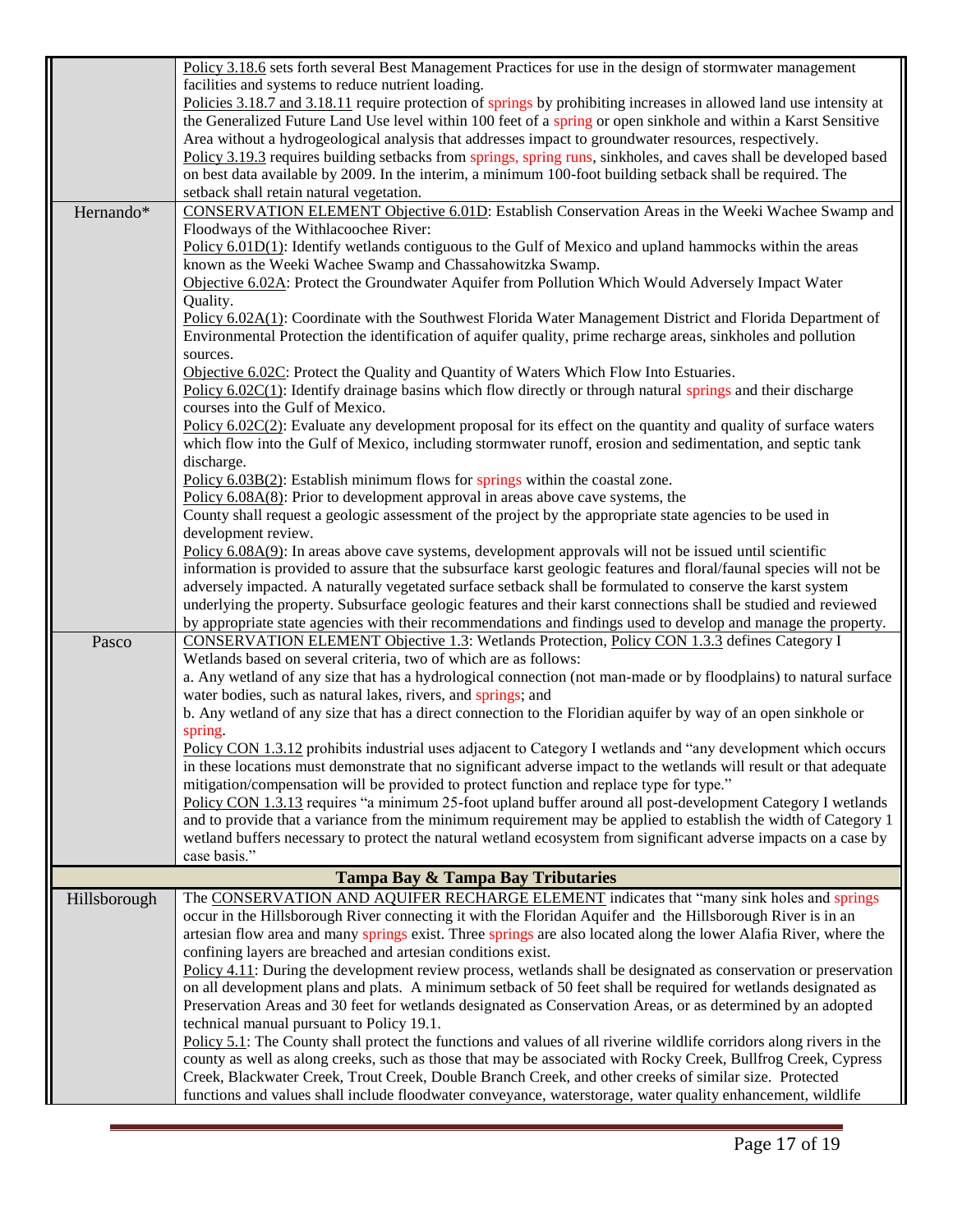|                                                      | habitat, wildlife corridors, groundwater recharge, and minimum stream-flows. The degree of protection may vary<br>depending on the location. Protection methods may include, but are not limited to, density and intensity<br>restrictions of "non-water dependent" land uses.<br>Policy 5.2: The County, through the land planning and development review processes, shall continue to prohibit<br>unmitigated encroachment into the 100-year floodplain of riverine systems.<br>Policy 5.3: Hillsborough County shall encourage clustering to preserve open space to protect floodplains.                                                                                                                                                                                                                                                                                                                                                                                                                                                                                                                                                     |  |
|------------------------------------------------------|-------------------------------------------------------------------------------------------------------------------------------------------------------------------------------------------------------------------------------------------------------------------------------------------------------------------------------------------------------------------------------------------------------------------------------------------------------------------------------------------------------------------------------------------------------------------------------------------------------------------------------------------------------------------------------------------------------------------------------------------------------------------------------------------------------------------------------------------------------------------------------------------------------------------------------------------------------------------------------------------------------------------------------------------------------------------------------------------------------------------------------------------------|--|
|                                                      | "River Resources" is a section of the Conservation and Aquifer Recharge Element of the Comprehensive Plan<br>that provides a special focus on the rivers in Hillsborough County: the Hillsborough, Alafia and Little Manatee<br>Rivers. These rivers directly influence development patterns and provide economic opportunities, as well as<br>environmental and recreational benefits. Because of the importance of these rivers, policies are included herein<br>the Plan to address the need for their preservation and proper sustainable use.                                                                                                                                                                                                                                                                                                                                                                                                                                                                                                                                                                                              |  |
|                                                      | Policies specifically addressing the Hillsborough River consist of management policies from the Hillsborough<br>River Master Plan. The Plan promotes the adopted goal for the Hillsborough River, which is "To make the<br>Hillsborough River cleaner, safer, and more attractive." A distinct set of policies providing for management<br>direction of the Alafia River recognizes the specific and individual needs of the Alafia River originally identified<br>in the Alafia River Study. These policies will guide future development along the river corridor to achieve the<br>overall goal for the Alafia River which is "To preserve, protect and promote the Alafia River and its natural<br>resources and recreational benefits." The Little Manatee River is the most pristine of the three rivers and requires<br>special consideration. The policies included in this plan address the river's special attributes and are designed to<br>achieve the overall goal, which is to "To recognize and maintain this unique water resource that provides<br>economic and recreational opportunities as well as vital wildlife habitat." |  |
|                                                      | Hillsborough County also maintains a "Lithia Springs Park Land Management and Land Use Plan"                                                                                                                                                                                                                                                                                                                                                                                                                                                                                                                                                                                                                                                                                                                                                                                                                                                                                                                                                                                                                                                    |  |
| *County wherein a first magnitude spring is located. |                                                                                                                                                                                                                                                                                                                                                                                                                                                                                                                                                                                                                                                                                                                                                                                                                                                                                                                                                                                                                                                                                                                                                 |  |